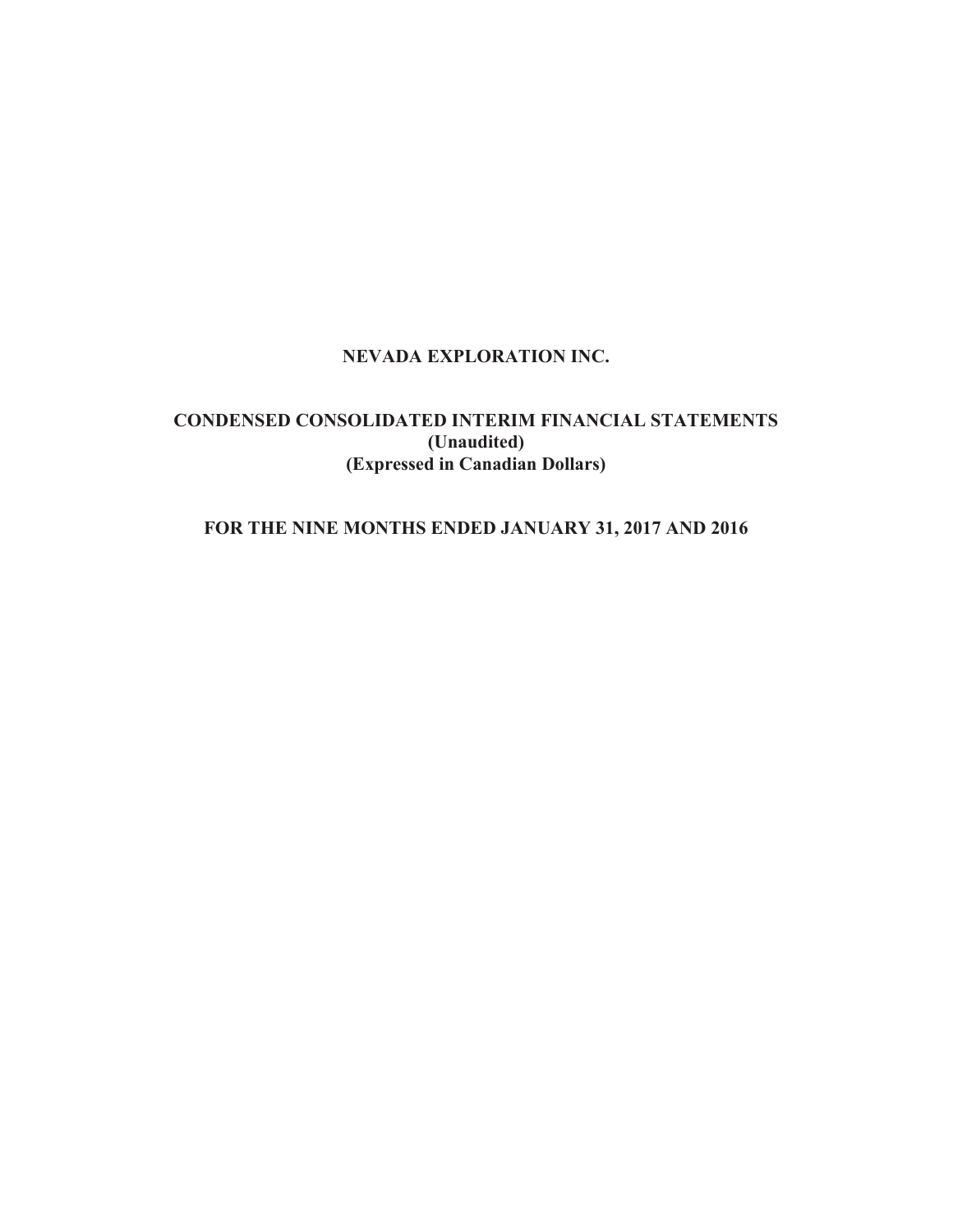# **NEVADA EXPLORATION INC.**  CONDENSED CONSOLIDATED INTERIM STATEMENTS OF FINANCIAL POSITION (Unaudited - Expressed in Canadian Dollars) AS AT

|                                                                                                                                                   |          |                | January 31,<br>2017                         |              | April 30,<br>2016                       |
|---------------------------------------------------------------------------------------------------------------------------------------------------|----------|----------------|---------------------------------------------|--------------|-----------------------------------------|
| <b>ASSETS</b>                                                                                                                                     |          |                |                                             |              | (Audited)                               |
| <b>Current assets</b><br>Cash<br>Accounts receivable (Note 4)<br>Prepaid expenses (Note 5)<br>Short term investments (Note 6)                     |          |                | \$<br>934,485<br>35,011<br>127,800<br>5,102 | \$           | 74,820<br>16,506<br>11,595<br>8,503     |
| <b>Total current assets</b>                                                                                                                       |          |                | 1,102,398                                   |              | 111,424                                 |
| <b>Non-current assets</b><br>Equipment (Note 8)<br>Deposits and bonds (Note 10)<br><b>Total non-current assets</b>                                |          |                | 424,490<br>33,416                           |              | 46,192<br>45,281                        |
|                                                                                                                                                   |          |                | 457,906                                     |              | 91,473                                  |
| <b>Total assets</b>                                                                                                                               |          |                | \$<br>1,560,304                             | \$           | 202,897                                 |
| <b>LIABILITIES AND EQUITY</b>                                                                                                                     |          |                |                                             |              |                                         |
| <b>Current liabilities</b><br>Accounts payable and accrued liabilities (Notes 7 and 11)<br>Current portion of finance lease obligations (Note 12) |          |                | \$<br>59,481<br>12,150                      | \$           | 132,443<br>11,381                       |
| <b>Total current liabilities</b>                                                                                                                  |          |                | 71,631                                      |              | 143,824                                 |
| <b>Non-current liabilities</b><br>Finance lease obligations (Note 12)                                                                             |          |                | 10,332                                      |              | 18,631                                  |
| <b>Total liabilities</b>                                                                                                                          |          |                | 81,963                                      |              | <u>162,455</u>                          |
| <b>Equity</b><br>Capital stock (Note 14)<br>Reserves (Note 14)<br>Deficit                                                                         |          |                | 19,813,380<br>2,023,420<br>(20, 358, 459)   |              | 17,364,355<br>866,472<br>(18, 190, 385) |
| <b>Total equity</b>                                                                                                                               |          |                | 1,478,341                                   |              | 40,442                                  |
| <b>Total liabilities and equity</b>                                                                                                               |          |                | \$<br>1,560,304                             | <sup>S</sup> | 202,897                                 |
| Nature of operations and continuance of operations (Note 1)<br>Change in accounting policy (Note 3)                                               |          |                |                                             |              |                                         |
| Approved and authorized on behalf of the Board on: March 31, 2017                                                                                 |          |                |                                             |              |                                         |
| "Wade Hodges"                                                                                                                                     | Director | "Dennis Higgs" | Director                                    |              |                                         |

The accompanying notes are an integral part of these condensed consolidated interim financial statements.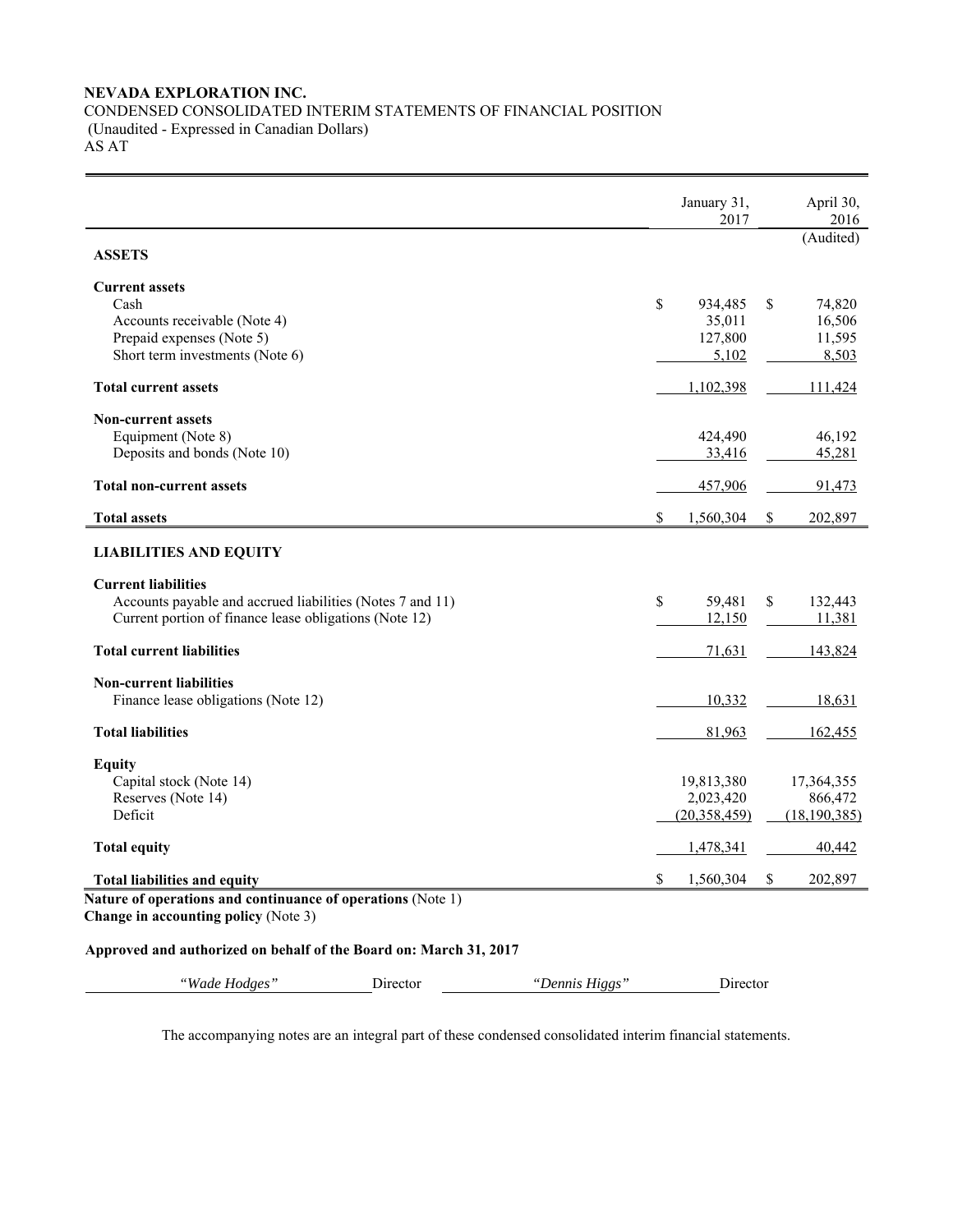# **NEVADA EXPLORATION INC.**

CONDENSED CONSOLIDATED INTERIM STATEMENTS OF LOSS AND COMPREHENSIVE LOSS (Unaudited) (Expressed in Canadian Dollars)

|                                                                             | <b>Three Months</b><br>ended<br>January 31,<br>2017 | <b>Three Months</b><br>ended<br>January 31,<br>2016 | <b>Nine Months</b><br>ended<br>January 31,<br>2017 | <b>Nine Months</b><br>ended<br>January 31,<br>2016 |
|-----------------------------------------------------------------------------|-----------------------------------------------------|-----------------------------------------------------|----------------------------------------------------|----------------------------------------------------|
| <b>EXPENSES</b>                                                             |                                                     |                                                     |                                                    |                                                    |
| Amortization (Note 8)                                                       | 28,882                                              | 7,388                                               | 36,816                                             | 18,425                                             |
| Exploration and evaluation expenditures (Note 9)                            | 140,064                                             | 51,034                                              | 659,548                                            | 252,154                                            |
| Filing fees                                                                 | 11,193                                              | 75,572                                              | 60,012                                             | 90,995                                             |
| Foreign exchange                                                            | 5,941                                               | 4,162                                               | 8,075                                              | 4,505                                              |
| General exploration costs (recovery)                                        | (1,321)                                             | 199                                                 | 17,100                                             | 1,216                                              |
| Interest and bank charges                                                   | 144                                                 | 961                                                 | 2,071                                              | 3,034                                              |
| Investor relations                                                          | 32,344                                              | 183,654                                             | 355,068                                            | 225,430                                            |
| Office expenses and other                                                   | 23,602                                              | 16,524                                              | 56,577                                             | 37,545                                             |
| Professional fees and consulting (Note 7)                                   | 45,025                                              | 6,833                                               | 99,396                                             | 58,717                                             |
| Rent                                                                        | 16,353                                              | 8,737                                               | 39,274                                             | 22,408                                             |
| Repairs and maintenance                                                     | 26,733                                              |                                                     | 26,733                                             |                                                    |
| Salaries (Note 16)                                                          | 96,167                                              | 26,325                                              | 220,465                                            | 63,872                                             |
| Share-based payments (Note 14)                                              | 294,780                                             | 21,103                                              | 611,121                                            | 129,073                                            |
| Travel                                                                      | 22,205                                              | 6,310                                               | 34,937                                             | 9,406                                              |
| <b>Total operating expenses</b>                                             | (742, 112)                                          | (408, 802)                                          | (2,227,193)                                        | (916,780)                                          |
| <b>OTHER ITEMS</b>                                                          |                                                     |                                                     |                                                    |                                                    |
| Gain on sale of equipment (Note 7)                                          |                                                     | 16,460                                              |                                                    | 16,640                                             |
| Gain on salary settlement (Note 7)                                          |                                                     |                                                     |                                                    | 71,363                                             |
| Net project management consulting revenue                                   | 33,883                                              |                                                     | 48,215                                             | 38,205                                             |
| Unrealized loss on short term investments (Note 6)                          | (1,701)                                             | (1,700)                                             | (3,401)                                            | (3,401)                                            |
| Write-off of computer equipment (Note 8)                                    | $\overline{\phantom{a}}$                            | (104, 817)                                          |                                                    | (104, 817)                                         |
| <b>Total other items</b>                                                    | 32,182                                              | (90, 057)                                           | 44,814                                             | 17,990                                             |
| Net loss for the period                                                     | (709, 930)                                          | (498, 859)                                          | (2,182,379)                                        | (898,970)                                          |
| <b>OTHER COMPREHENSIVE INCOME (LOSS)</b><br>Currency translation adjustment | (12, 727)                                           | (10, 940)                                           | (441)                                              | (6, 587)                                           |
| Comprehensive loss for the period                                           | \$<br>(722, 657)                                    | \$<br>(509,799)                                     | \$<br>$(2,182,820)$ \$                             | (905, 557)                                         |
| Basic and diluted loss per common share                                     | \$<br>(0.01)                                        | \$<br>(0.02)                                        | \$<br>(0.05)<br>-S                                 | (0.04)                                             |
| Weighted average number of common shares<br>outstanding                     | 47,366,350                                          | 31,393,519                                          | 44,585,050                                         | 23, 361, 435                                       |

The accompanying notes are an integral part of these condensed consolidated interim financial statements.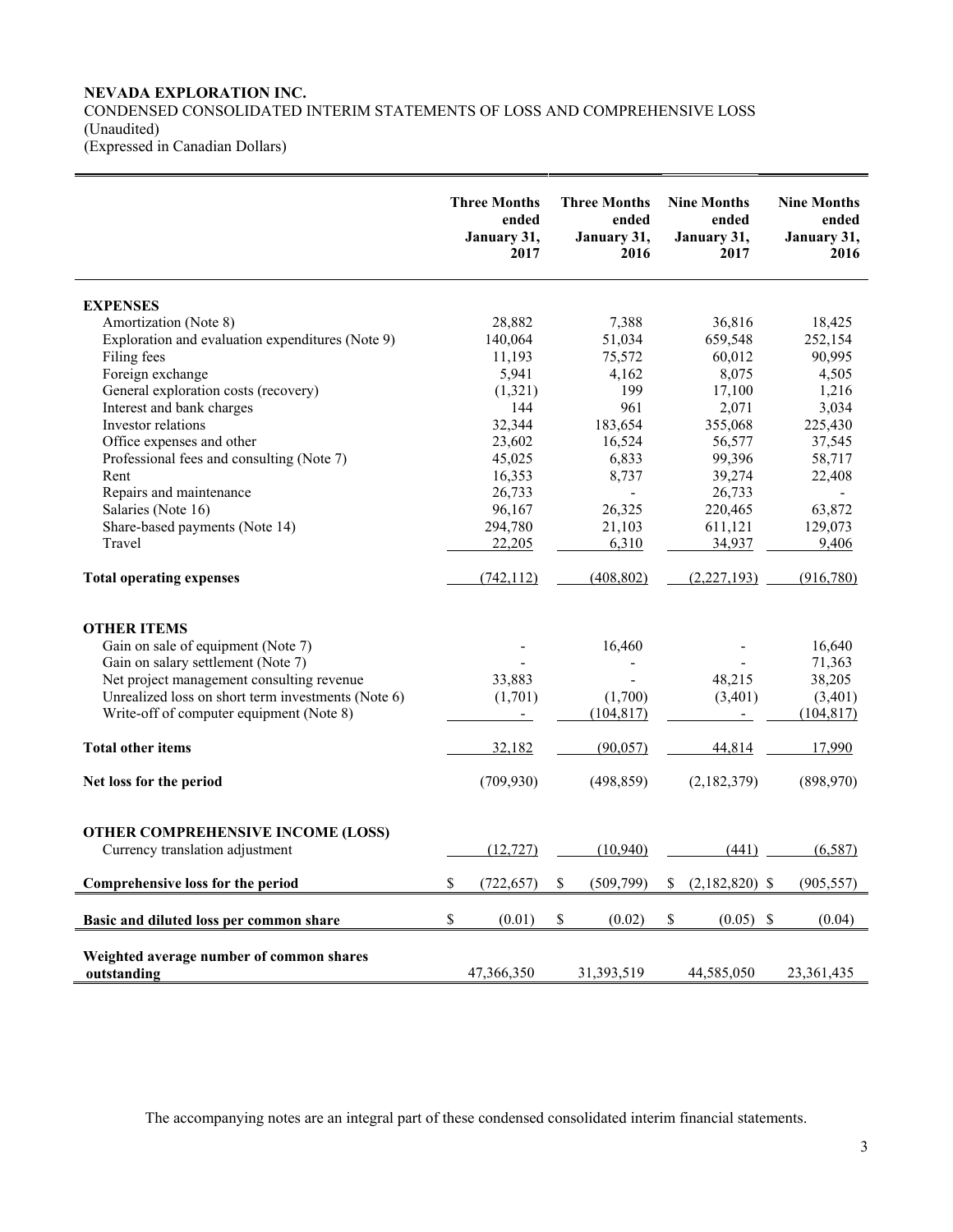# **NEVADA EXPLORATION INC.**  CONDENSED CONSOLIDATED INTERIM STATEMENTS OF CHANGES IN EQUITY (Unaudited) (Expressed in Canadian Dollars)

|                                                                                                           | Capital Stock                 |               |                                      | Reserves |                      |    |                       |  |                                     |    |                                   |                      |    |                                |  |  |  |  |  |  |  |
|-----------------------------------------------------------------------------------------------------------|-------------------------------|---------------|--------------------------------------|----------|----------------------|----|-----------------------|--|-------------------------------------|----|-----------------------------------|----------------------|----|--------------------------------|--|--|--|--|--|--|--|
|                                                                                                           | <b>Shares</b><br>(Note $14$ ) |               | Amount<br>(Note $14$ )               |          | Options<br>(Note 14) |    | Warrants<br>(Note 14) |  | Currency<br>Translation             |    | Total<br>Reserves                 | Deficit              |    | Total<br>Equity                |  |  |  |  |  |  |  |
| Balance, May 1, 2015                                                                                      | 13,374,600                    | \$            | 16,368,731                           | S.       | 500,342              | -S | 47,685 \$             |  | (23,071)                            | \$ | 524,956                           | (17,196,840)         | S. | (303, 153)                     |  |  |  |  |  |  |  |
| Private placement<br>Relative fair value of unit warrants issued<br>Share issuance costs                  | 15,423,000                    |               | 1,068,825<br>(384, 354)<br>(79, 572) |          |                      |    | 384,354               |  |                                     |    | 384,354                           |                      |    | 1,068,825<br>(79, 572)         |  |  |  |  |  |  |  |
| Shares for debt – bridge financing<br>Relative fair value of unit warrants issued<br>Share issuance costs | 939,150                       |               | 46,958<br>(18,932)<br>(4,896)        |          |                      |    | 18,932                |  |                                     |    | 18,932                            |                      |    | 46,958<br>(4,896)              |  |  |  |  |  |  |  |
| Shares for debt - management settlement<br>Share-based payments                                           | 2,500,000                     |               | 125,000                              |          | 129,073              |    |                       |  |                                     |    | 129,073                           |                      |    | 125,000<br>129,073             |  |  |  |  |  |  |  |
| Warrants exercised<br>Currency translation adjustment<br>Options expired<br>Net loss for the period       | 200,000                       |               | 23,607                               |          | (207, 267)           |    | (3,607)               |  | (6,587)<br>$\overline{\phantom{a}}$ |    | (3,607)<br>(6,587)<br>(207, 267)  | 207,267<br>(898,970) |    | 20,000<br>(6,587)<br>(898,970) |  |  |  |  |  |  |  |
| Balance, January 31, 2016                                                                                 | 32,436,750                    |               | \$17,145,367                         |          | 422,148              | -S | 447,364 \$            |  | (29, 658)                           | S  | 839,854                           | \$(17,888,543)       | \$ | 96,678                         |  |  |  |  |  |  |  |
| Balance, May 1, 2016                                                                                      | 34,086,750                    | S.            | 17,364,355                           | \$       | 507,647 \$           |    | 393,376 \$            |  | (34,551)                            | S  | 866,472                           | \$(18,190,385)       | \$ | 40,442                         |  |  |  |  |  |  |  |
| Private placement<br>Relative fair value of unit warrants issued                                          | 7,000,000                     |               | 2,455,000<br>(650, 270)              |          |                      |    | 650,270               |  |                                     |    | 650,270                           |                      |    | 2,445,000                      |  |  |  |  |  |  |  |
| Finder's unit shares<br>Finder's unit warrants<br>Share issuance costs                                    | 147,600                       |               | 51,660<br>(23,890)<br>(111,062)      |          | $\overline{a}$       |    | 23,890                |  |                                     |    | 23,890                            |                      |    | 51,660<br>(111,062)            |  |  |  |  |  |  |  |
| Share-based payments<br>Warrants exercised<br>Options expired                                             | 6,132,000                     |               | 727,587                              |          | 611,121<br>(14,305)  |    | (113, 587)            |  |                                     |    | 611,121<br>(113, 587)<br>(14,305) | 14,305               |    | 611,121<br>614,000             |  |  |  |  |  |  |  |
| Currency translation adjustment<br>Net loss for the period                                                |                               |               |                                      |          |                      |    |                       |  | (441)                               |    | (441)                             | (2,182,379)          |    | (441)<br>(2,182,379)           |  |  |  |  |  |  |  |
| Balance, January 31, 2017                                                                                 | 47,366,350                    | <sup>\$</sup> | 19,813,380                           | S.       | $1,104,463$ \$       |    | 953,949 \$            |  | (34,992)                            | S  | 2,203,420                         | \$ (20,358,459)      | S. | 1,478,341                      |  |  |  |  |  |  |  |

On August 28, 2015, the Company's common shares were consolidated on the basis of one post-consolidated common share for every ten pre-consolidated common shares. The numbers of the shares, options and warrants presented in these condensed consolidated interim financial statements have all been adjusted retrospectively to reflect the impact of this share consolidation.

The accompanying notes are an integral part of these condensed consolidated interim financial statements.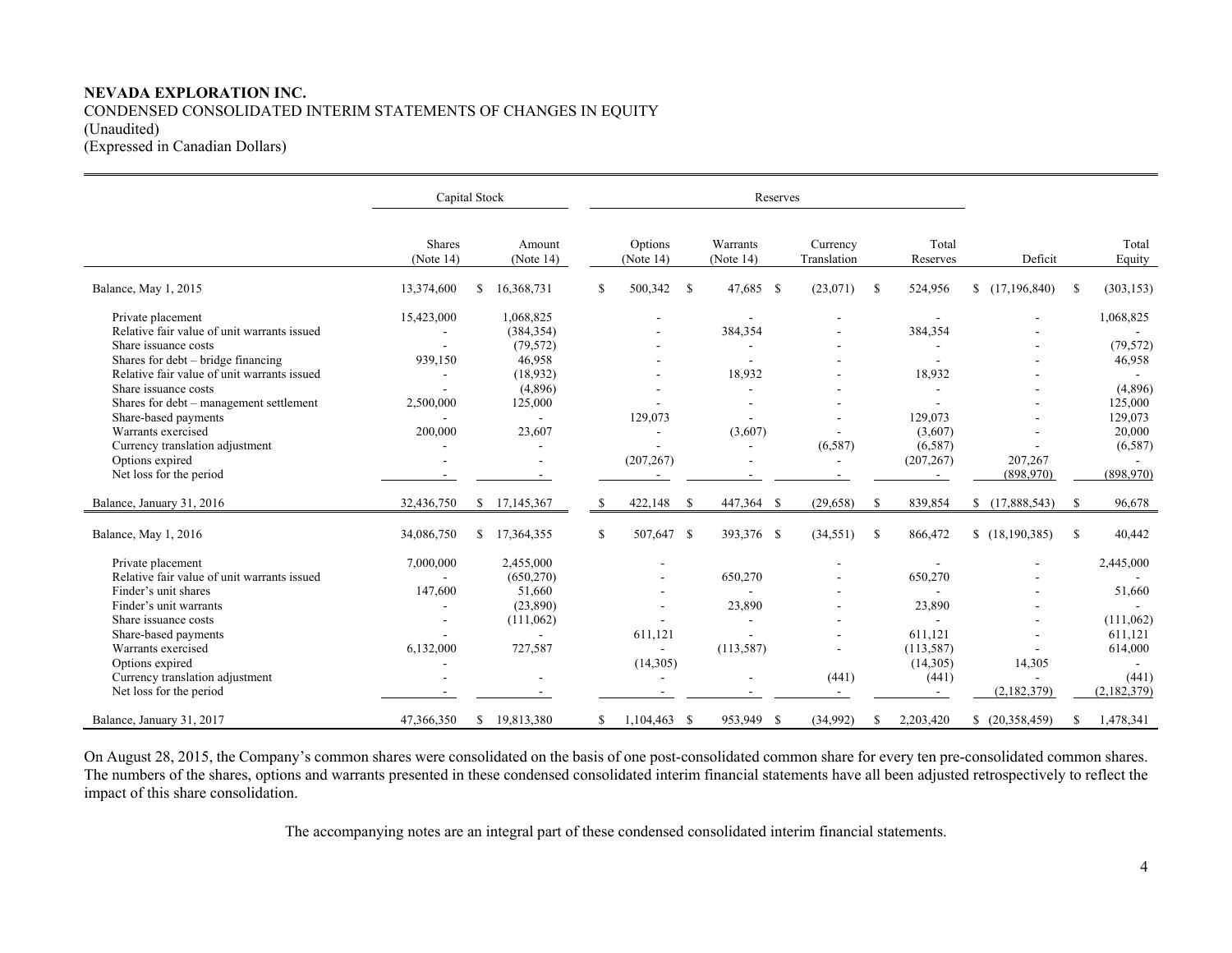# **NEVADA EXPLORATION INC.**  CONDENSED CONSOLIDATED INTERIM STATEMENTS OF CASH FLOWS (Unaudited) (Expressed in Canadian Dollars)

|                                             | Nine Months<br>ended<br>January 31,<br>2017 | Nine Months<br>ended<br>January 31,<br>2016 |
|---------------------------------------------|---------------------------------------------|---------------------------------------------|
| <b>CASH FLOWS FROM OPERATING ACTIVITIES</b> |                                             |                                             |
| Net loss for the period                     | \$<br>$(2,182,379)$ \$                      | (898,970)                                   |
| Items not affecting cash:                   |                                             |                                             |
| Amortization                                | 36,816                                      | 18,425                                      |
| Share-based payments                        | 611,121                                     | 129,073                                     |
| Unrealized loss on marketable securities    | 3,401                                       | 3,401                                       |
| Gain on sale of equipment                   |                                             | (12,000)                                    |
| Write-off of computer equipment             |                                             | 104,817                                     |
| Changes in non-cash working capital items:  |                                             |                                             |
| Accounts receivable                         | (18,505)                                    | (8,212)                                     |
| Prepaid expenses                            | (116,205)                                   | (4,526)                                     |
| Redemption (payment) of deposits            | (5,750)                                     | 5,750                                       |
| Redemption (purchase) of bonds              | 19,448                                      | (17,255)                                    |
| Accounts payable and accrued liabilities    | (72,962)                                    | (159,998)                                   |
| Net cash used in operating activities       | (1,725,015)                                 | (839, 495)                                  |
| <b>CASH FLOWS FROM INVESTING ACTIVITIES</b> |                                             |                                             |
| Acquisition of equipment                    | (424, 115)                                  | (5,891)                                     |
| Net cash used in investing activities       | (424, 115)                                  | (5,891)                                     |
| <b>CASH FLOWS FROM FINANCING ACTIVITIES</b> |                                             |                                             |
| Proceeds from private placement             | 2,455,000                                   | 1,068,825                                   |
| Share issuance cost                         | (59, 402)                                   | (84, 468)                                   |
| Short-term loan received                    |                                             | 16,958                                      |
| Warrants exercised                          | 614,000                                     | 20,000                                      |
| Repayment of finance lease obligations      | (9,282)                                     | (8,630)                                     |
| Net cash provided by financing activities   | 3,000,316                                   | 1,012,685                                   |
| <b>Effect of foreign exchange</b>           | 8,479                                       | (66,680)                                    |
| Change in cash for the period               | 859,665                                     | 100,619                                     |
| Cash, beginning of period                   | 74,820                                      | 29,674                                      |
| Cash, end of period                         | \$<br>934,485                               | \$<br>130,293                               |

The accompanying notes are an integral part of these condensed consolidated interim financial statements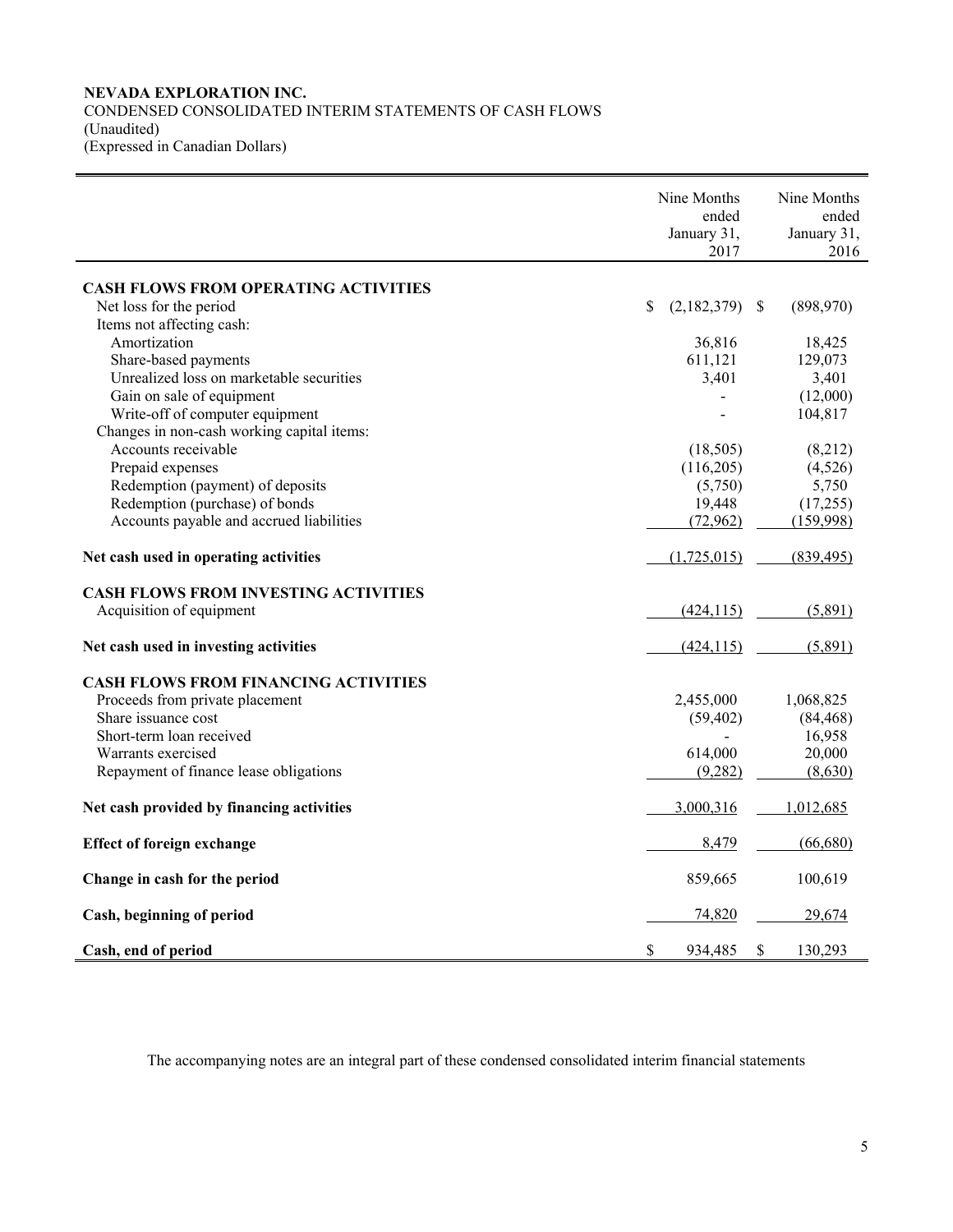# **1. NATURE OF OPERATIONS AND CONTINUANCE OF OPERATIONS**

Nevada Exploration Inc. (the "Company" or "NGE") was incorporated on April 6, 2006 under the Canada Business Corporations Act and is in the business of acquiring and exploring mineral properties.

The Company is listed on the TSX Venture Exchange ("TSX-V") under the trading symbol "NGE" and on the OTCQX marketplace under the trading symbol "NVDEF". The Company's head office is located at Suite 1500 - 885 West Georgia Street, Vancouver, BC V6C 3E8. The Company's registered and records office is located at 25th Floor, 700 West Georgia St., Vancouver, BC V7Y 1B3.

 These condensed consolidated interim financial statements are authorized for issue on behalf of the Board of Directors on March 31, 2017.

### Continuance of operations

The business of mining and exploring for minerals involves a high degree of risk and there can be no assurance that current exploration programs will result in profitable mining operations. The Company's continued existence is dependent upon the preservation of its interests in the underlying properties, the discovery of economically and recoverable reserves, the achievement of profitable operations, or the ability of the Company to raise additional financing, if necessary, or alternatively upon the Company's ability to dispose of its interests on an advantageous basis.

Although the Company has taken steps to verify title to the properties on which it is conducting exploration and in which it has an interest, in accordance with industry standards for the current stage of exploration of such properties, these procedures do not guarantee the Company's title. Property title may be subject to unregistered prior agreements, unregistered claims and noncompliance with regulatory and environmental requirements.

# **2. SIGNIFICANT ACCOUNTING POLICIES**

### **Basis of presentation**

On August 28, 2015, the Company's common shares were consolidated on the basis of one post-consolidated common share for every ten pre-consolidated common shares. The numbers of the shares, options and warrants presented in these condensed consolidated interim financial statements have all been adjusted retrospectively to reflect the impact of this share consolidation.

# **Statement of compliance**

 These condensed consolidated interim financial statements have been prepared in accordance with IAS 34, *Interim Financial Reporting* ("IAS 34"), as issued by the International Accounting Standards Board ("IASB") and interpretations issued by the IFRS Interpretations Committee (IFRICs). Accordingly, they do not include all of the information required for full annual financial statements by International Financial Reporting Standards ("IFRS") for complete financial statements for year-end reporting purposes. These condensed consolidated interim financial statements should be read in conjunction with the Company's financial statements for the year ended April 30, 2016, which have been prepared in accordance with IFRS as issued by the IASB.

 The accounting policies applied by the Company in these condensed consolidated interim financial statements are the same as those applied by the Company in its most recent annual audited consolidated financial statements as at and for the year ended April 30, 2016 as filed on SEDAR at www.sedar.com.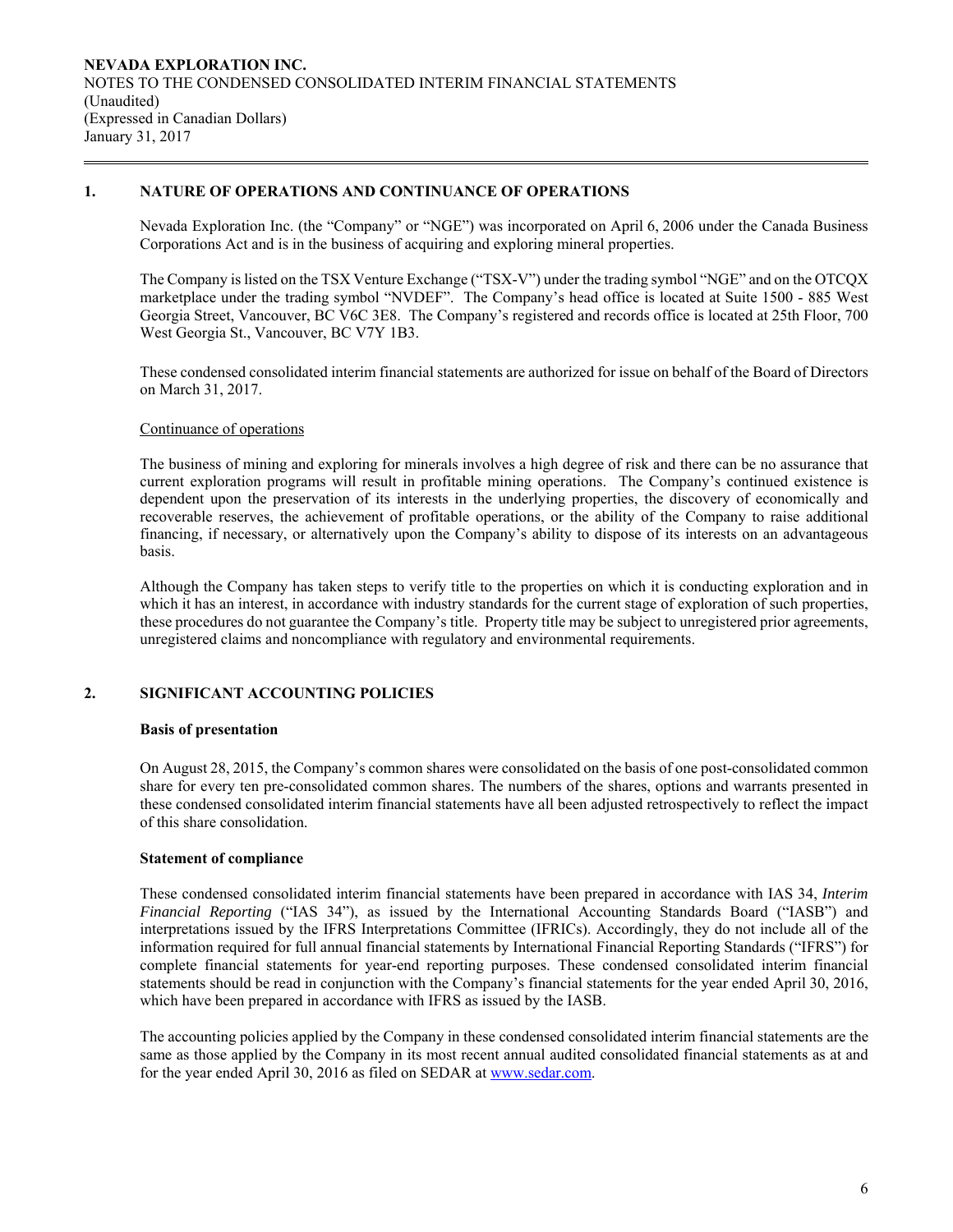# **2. SIGNIFICANT ACCOUNTING POLICIES** (cont'd…)

### **Change in accounting policy**

 During the year ended April 30, 2016, the Company retrospectively changed its accounting policy for exploration and evaluation assets. See Note 3.

### **Basis of consolidation**

 These condensed consolidated interim financial statements include the accounts of the Company and its wholly-owned subsidiary Pediment Gold LLC. The financial statements of the Company's subsidiary have been consolidated from the date that control commenced. All inter-company balances and transactions, and income and expenses have been eliminated upon consolidation.

The condensed consolidated interim financial statements include the financial statements of Nevada Exploration Inc. and its subsidiary listed in the following table:

| Name of Subsidiary | Country of<br>Incorporation | Functional<br>Currency | Ownership<br>Interest | Principal Activity  |
|--------------------|-----------------------------|------------------------|-----------------------|---------------------|
| Pediment Gold LLC  | JSA                         | US dollar              | $100\%$               | Exploration company |

### **Use of judgments and estimates**

The preparation of these condensed consolidated interim financial statements requires management to make certain estimates, judgments and assumptions that affect the reported amounts of assets and liabilities at the date of the financial statements and the reported revenues and expenses during the period.

 Significant assumptions about the future and other sources of estimated uncertainty that management has made at the end of the reporting period, that could result in a material adjustment to the carrying amounts of assets and liabilities in the event that the actual results differ from assumptions made, relate to, but are not limited to, the following:

- i) the estimated useful lives of equipment and the related amortization;
- ii) impairment of equipment;
- iii) valuation of share-based payments and warrants;
- iv) estimated amounts for environmental rehabilitation provisions

#### **Functional and presentation currency**

These condensed consolidated interim financial statements are presented in Canadian dollars, which is the Company's functional currency. The functional currency of the Company's wholly-owned subsidiary Pediment Gold LLC is the US dollar.

#### **Share issuance costs**

 Professional fees, consulting fees and other costs that are directly attributable to financing transactions are charged to capital stock when the related shares are issued. If the financing is not completed share issue costs are charged to profit or loss.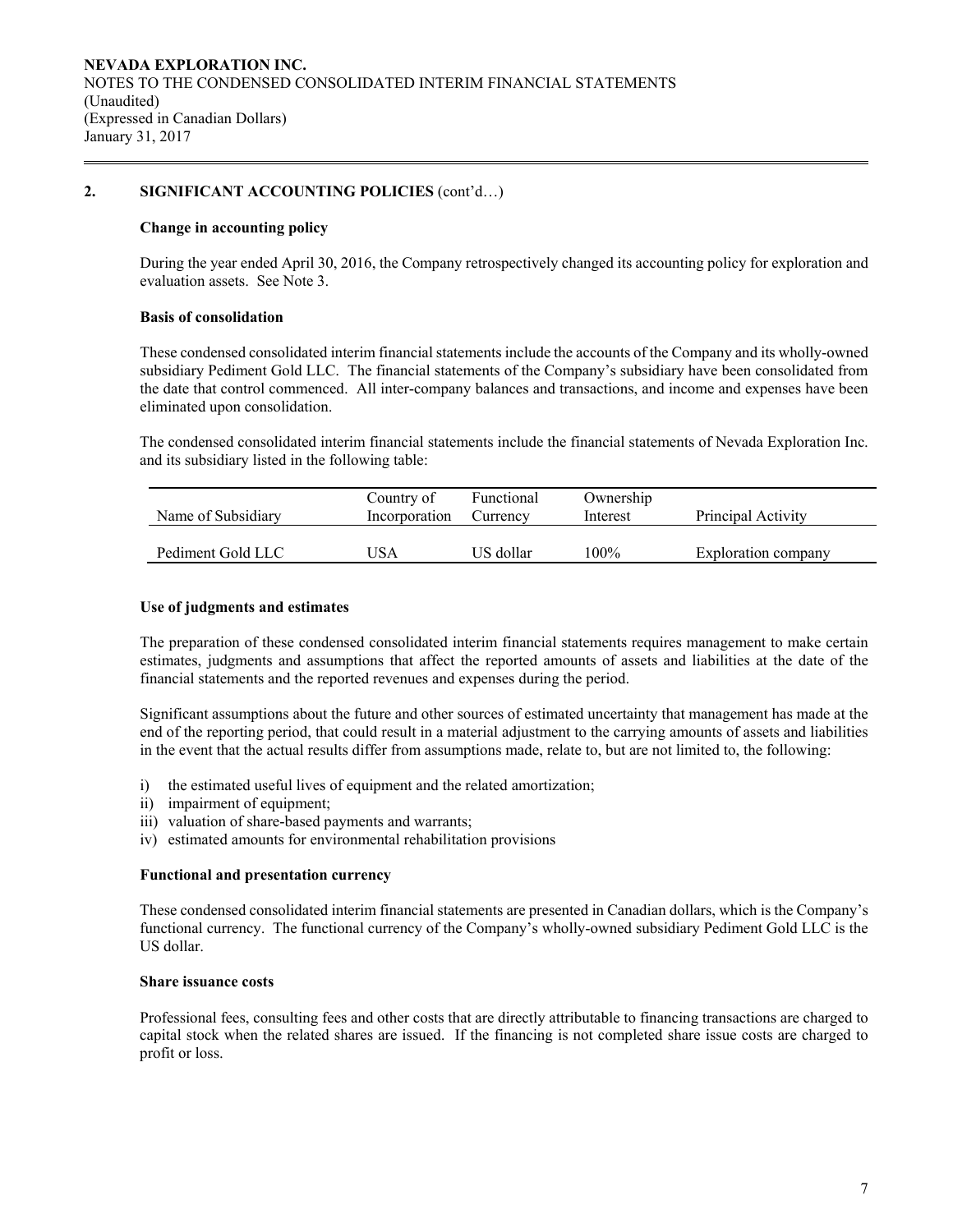# **2. SIGNIFICANT ACCOUNTING POLICIES** (cont'd...)

### **Equipment**

Equipment is recorded at historical cost less accumulated amortization and impairment charges. Equipment is amortized on a straight-line basis over their estimated useful lives as follows:

| <b>Exploration equipment</b> | 5 to 7 years |
|------------------------------|--------------|
| Vehicles                     | 5 years      |
| Computer equipment           | 3 years      |
| Database                     | 3 years      |

The cost of replacing a piece of equipment is recognized in the carrying amount of the equipment if it is probable that the future economic benefits embodied within the part will flow to the Company and its cost can be measured reliably. The carrying amount of the replaced part is derecognized. The costs of the day-to-day servicing of the equipment are recognized in profit or loss as incurred.

#### **Resource properties – exploration and evaluation expenditures**

 The Company expenses exploration and evaluation expenditures as incurred. Exploration and evaluation expenditures include acquisition cost of mineral properties, properly option payments and evaluation activities. Once a project has been established as commercially viable and technically feasible, related development expenditures are capitalized. This includes costs incurred in preparing the site for mining operations. Capitalization ceases when the mine is capable of commercial production, with the exception of development costs that give rise to a future benefit.

### **Impairment**

At the end of each reporting date, the carrying amounts of the Company's long-lived assets are reviewed to determine whether there is any indication that those assets may be impaired. If such indication exists, the recoverable amount of the asset is estimated in order to determine the extent of the impairment, if any.

Impairment is determined for an individual asset unless the asset does not generate cash inflows that are independent of those generated from other assets or group of assets, in which case, the individual assets are grouped together into cash generating units ("CGU's") for impairment purposes. The recoverable amount is the higher of fair value less costs of disposal and value in use. Fair value is the price that would be received to sell an asset or paid to transfer a liability in an orderly transaction between market participants at the measurement date. In assessing value in use, the estimated future cash flows are discounted to their present value using a pre-tax discount rate that reflects current market assessments of the time value of money and the risks specific to the asset. If the recoverable amount of an asset is estimated to be less than its carrying amount, the carrying amount of the asset is reduced to its recoverable amount and the impairment loss is recognized in profit and loss for the period.

Where an impairment loss subsequently reverses, the carrying amount of the asset (or CGU) is increased to the revised estimate of its recoverable amount, but to an amount that does not exceed the carrying amount that would have been determined had no impairment loss been recognized for the asset (or CGU) in prior years. A reversal of an impairment loss is recognized immediately in profit or loss.

#### **Income taxes**

Income tax expense comprises current and deferred tax. Income tax is recognized in profit or loss except to the extent that it relates to items recognized directly in equity. Current tax expense is the expected tax payable on taxable income for the year, using tax rates enacted or substantively enacted at period end, adjusted for amendments to tax payable with regards to previous years.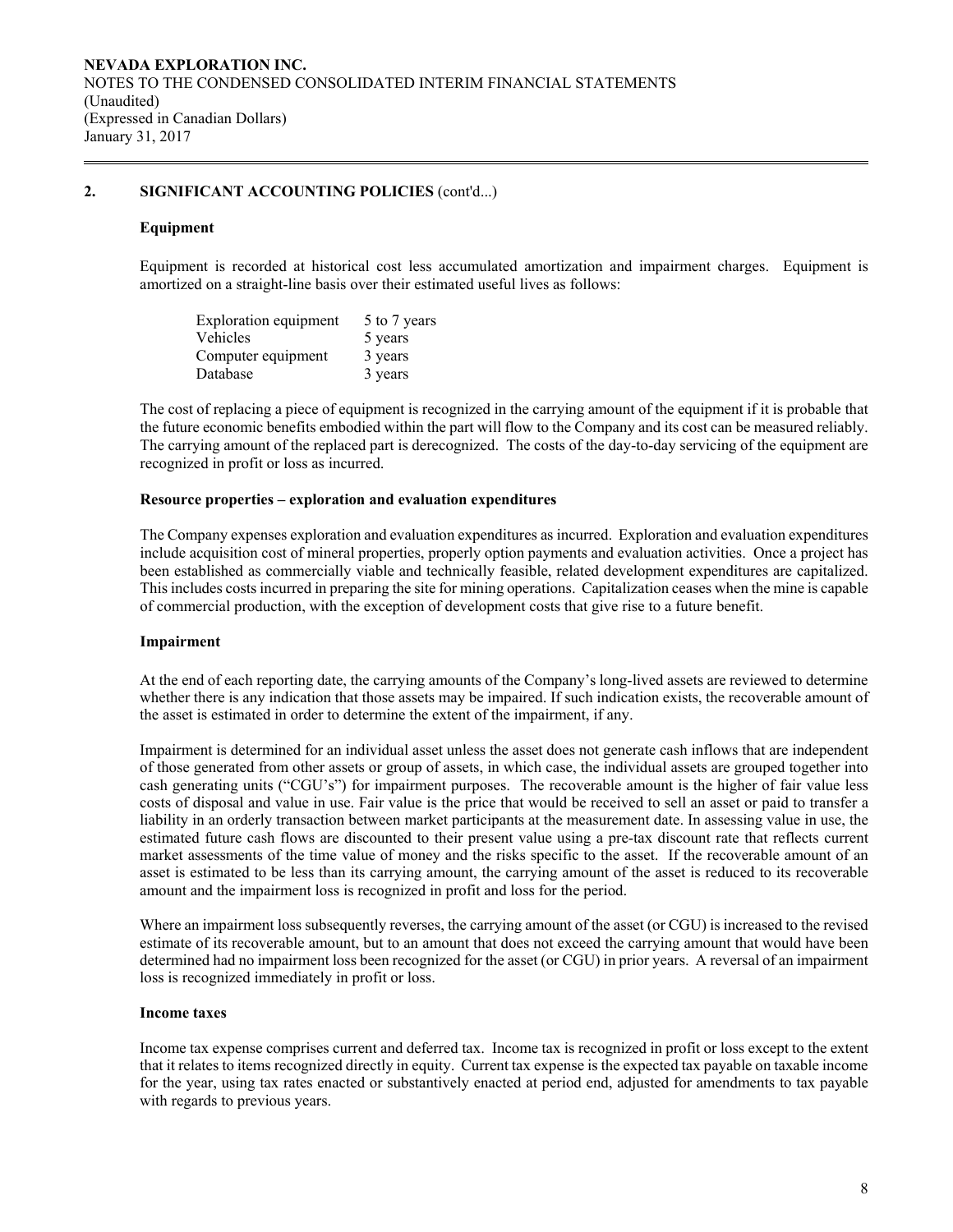# **2. SIGNIFICANT ACCOUNTING POLICIES** (cont'd...)

#### **Income taxes** (cont'd…)

Deferred taxes are recorded using the liability method, providing for temporary differences, between the carrying amounts of assets and liabilities for financial reporting purposes and the amounts used for taxation purposes. Temporary differences are not provided for relating to goodwill not deductible for tax purposes, the initial recognition of assets or liabilities that do not affect either accounting or taxable loss, or differences relating to investments in subsidiaries to the extent that they will probably not reverse in the foreseeable future. The amount of deferred tax provided is based on the expected manner of realization or settlement of the carrying amount of assets and liabilities, using tax rates enacted or substantively enacted at the statement of financial position date.

A deferred tax asset is recognized only to the extent that it is probable that future taxable profits will be available against which the asset can be utilized. To the extent that the Company does not consider it probable that a deferred tax asset will be recovered, it does not recognize that excess.

### **Provision for environmental rehabilitation**

The Company recognizes the fair value of a liability for the provision for environmental rehabilitation in the year in which it is incurred when a reliable estimate of fair value can be made.

Changes in the liability for an asset retirement obligation due to the passage of time will be measured by applying an interest method of allocation. The amount will be recognized as an increase in the liability and an accretion expense in the consolidated statement of comprehensive loss. Changes resulting from revisions to the timing or the amount of the original estimate of undiscounted cash flows are recognized as an increase or a decrease to the carrying amount of the liability. As at July 31, 2016, the Company recorded \$13,056 (April 30, 2016 - \$nil) for an environmental rehabilitation provision. During the period ended October 31, 2016, this provision was completed. Accordingly, as at January 31, 2017, the Company has not recorded any provision for environmental rehabilitation.

### **Warrants**

Proceeds from unit placements are allocated between shares and warrants issued according to their relative fair value. The relative fair value of the share component is credited to capital stock and the relative fair value of the warrant component is credited to warrants reserve. Upon exercise of warrants, consideration paid by the warrant holder together with the amount previously recognized in warrants reserve is recorded as an increase to capital stock. Upon expiration of warrants, the amount applicable to warrants expired is recorded as an increase to capital stock.

### **Basic and diluted loss per common share**

Basic loss per share is calculated by dividing the loss for the year by the weighted average number of common shares outstanding during the year.

 Diluted loss per share is determined by adjusting the loss attributable to common shareholders by the weighted average number of common shares outstanding for the dilutive effect of options, warrants and similar instruments. Under this method the dilutive effect on loss per share is recognized on the use of the proceeds that could be obtained upon exercise of options, warrants and similar instruments. It assumes that the proceeds would be used to purchase common shares at the average market price during the year. As at January 31, 2017 and April 30, 2016, warrants and options outstanding are anti-dilutive.

### **Share-based payments**

The Company grants stock options to acquire common shares of the Company to directors, officers, employees and consultants. An individual is classified as an employee when the individual is an employee for legal or tax purposes, or provides services similar to those performed by an employee.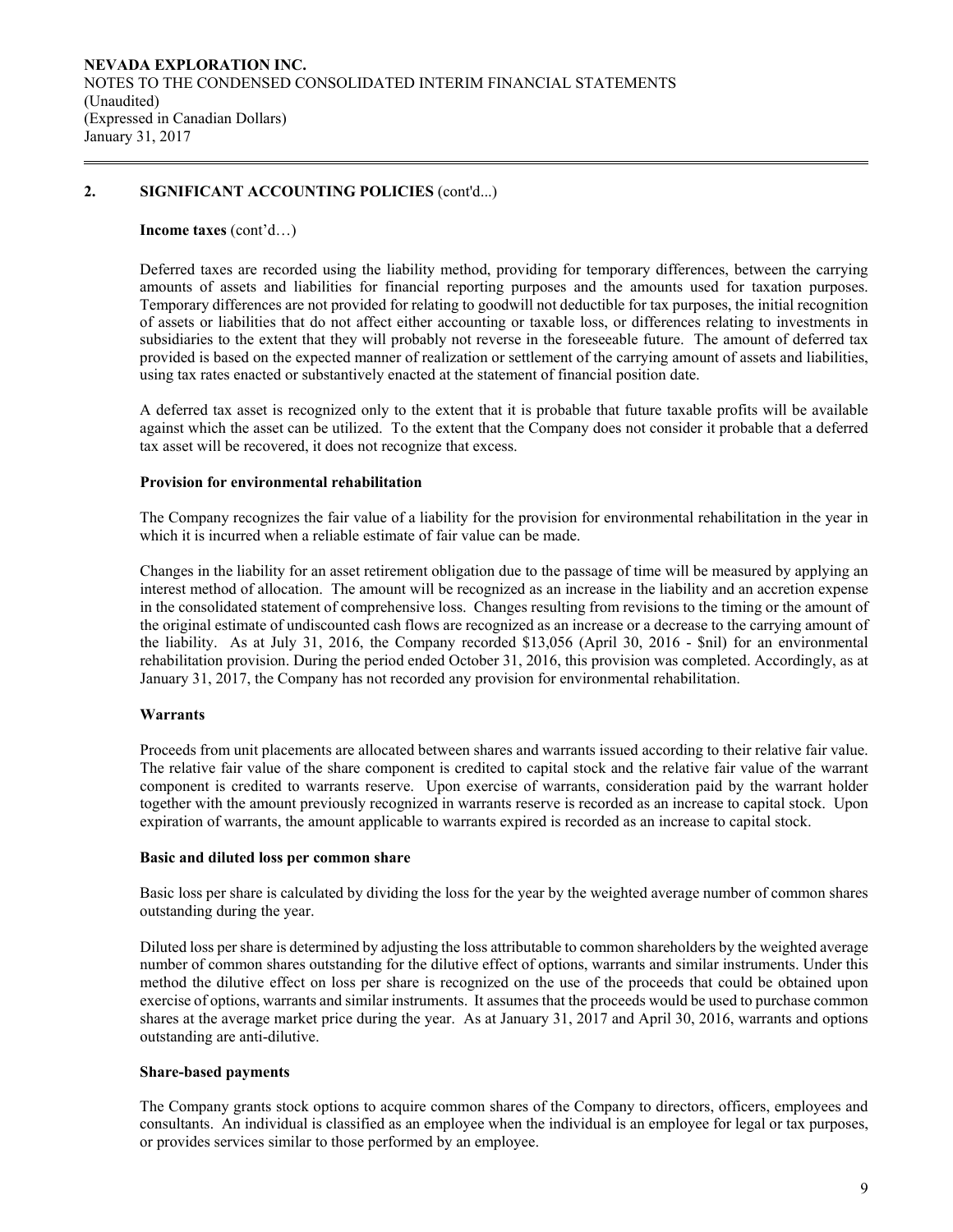# **2. SIGNIFICANT ACCOUNTING POLICIES** (cont'd...)

### **Share-based payments** (cont'd…)

The fair value of employee stock options is measured on the date of grant, using the Black-Scholes option pricing model, and is recognized over the vesting period. In situations where equity instruments are issued to non-employees and some or all of the goods or services received by the entity as consideration cannot be reliably measured, they are measured at the fair value of the share-based payment consideration. Consideration paid for the shares on the exercise of stock options together with the fair value of the stock options previously recognized is credited to capital stock. When vested options are not exercised by the expiry date, the amount previously recognized in share-based payment is transferred to deficit. The Company estimates a forfeiture rate and adjusts the corresponding expense each period based on an updated forfeiture estimate.

### **Receivables**

Receivables are recorded at face value less any provisions for uncollectible amounts considered necessary.

### **Revenue recognition**

Project management and consulting revenue is recognized at the time the service is provided and collection is reasonably assured.

### **Foreign currencies**

 Foreign currency transactions are initially recorded in the functional currency at the transaction date exchange rate. At closing date, monetary assets and liabilities denominated in a foreign currency are translated into the functional currency at the closing date exchange rate, and non-monetary assets and liabilities, at the historical rates. Exchange differences arising on the settlement of monetary items or on translating monetary items at different rates from those at which they are translated on initial recognition during the period or in previous consolidated financial statements are recognized in profit or loss.

For the purpose of presenting consolidated financial statements, the assets and liabilities of Pediment Gold LLC are expressed in Canadian dollars using the exchange rates prevailing at the end of the reporting period. Income and expense items are translated at the average exchange rates for the period, unless exchange rates fluctuated significantly during the period, in which case exchange rates at the dates of the transactions are used. Exchange differences are recognized in other comprehensive income and reported as currency translation reserve in equity.

 Foreign exchange gains and losses arising from a monetary item receivable or payable to a foreign operation, the settlement of which is neither planned nor likely to occur in the foreseeable future and which in substance is considered to form a part of the net investment in the foreign operation, are recognized in foreign currency translation in the currency translation reserve.

### **Financial instruments**

### Financial assets

Financial assets are classified as into one of the following categories based on the purpose for which the asset was acquired. The Company's accounting policy for each category is as follows:

*Fair value through profit or loss ("FVTPL")* – This category comprises derivatives, or assets acquired or incurred principally for the purpose of selling or repurchasing in the near term. They are carried in the statement of financial position at fair value with changes in fair value recognized in profit or loss.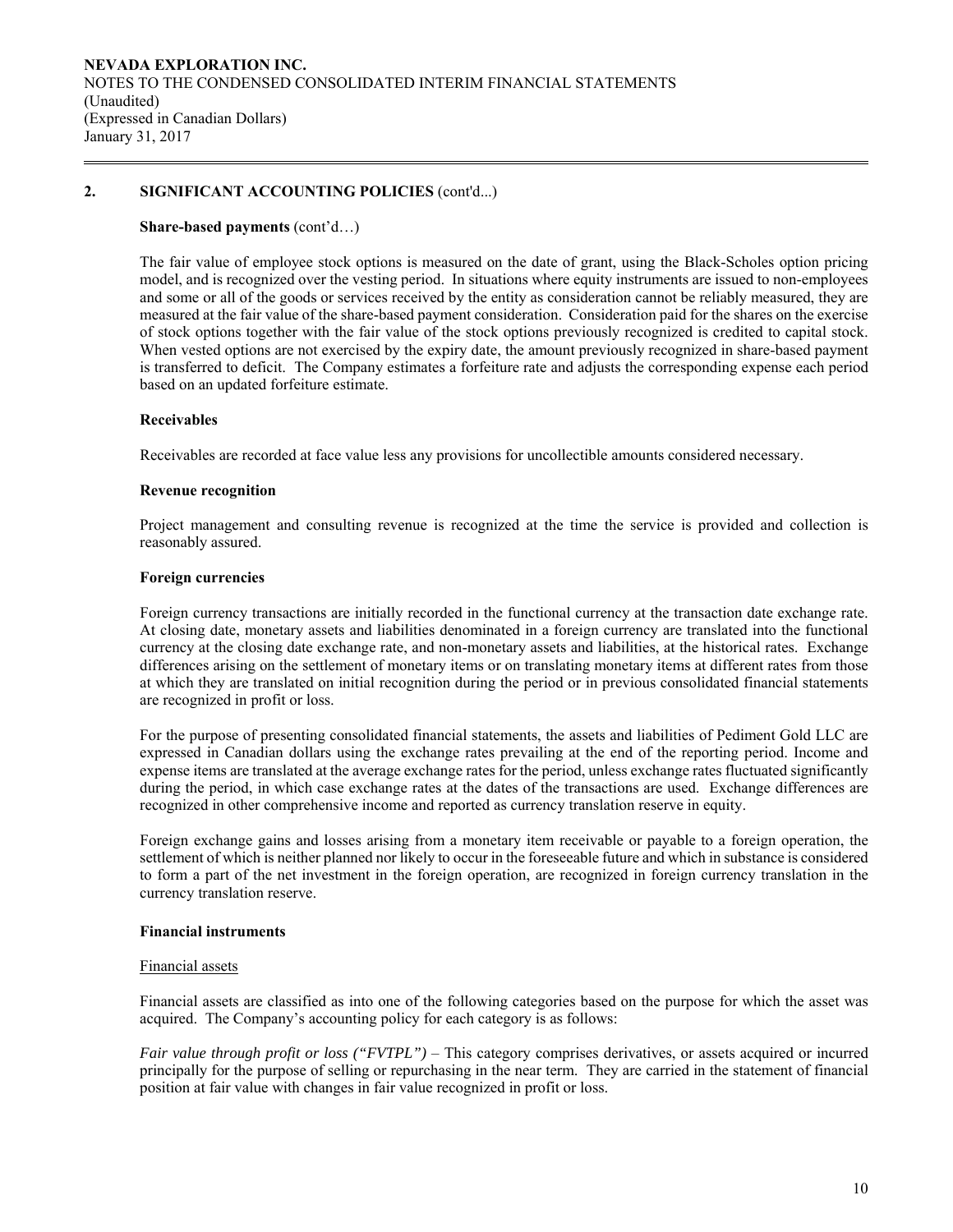# **2. SIGNIFICANT ACCOUNTING POLICIES** (cont'd…)

### **Financial instruments** (cont'd…)

*Loans and receivables ("LAR") -* Loans and receivables are financial assets with fixed or determinable payments that are not quoted in an active market. Such assets are initially recognized at fair value plus any directly attributable transaction costs. Subsequent to initial recognition, loans and receivables are measured at amortized cost using the effective interest method, less any impairment losses.

*Held-to-maturity ("HTM") -* These assets are non-derivative financial assets with fixed or determinable payments and fixed maturities that the Company's management has the positive intention and ability to hold to maturity. These assets are measured at amortized cost using the effective interest method. If there is objective evidence that the asset is impaired, determined by reference to external credit ratings and other relevant indicators, the financial asset is measured at the present value of estimated future cash flows. Any changes to the carrying amount of HTM financial assets, including impairment losses, are recognized in profit or loss.

*Available-for-sale ("AFS") -* Non-derivative financial assets not included in the above categories are classified as available-for-sale. They are carried at fair value with changes in fair value recognized directly in equity. Investments in equity instruments classified as available-for-sale that do not have a quoted market price in an active market and whose fair value cannot be reliably measured are measured at cost. Where a decline in the fair value of an availablefor-sale financial asset constitutes objective evidence of impairment and at disposal, the amount of the cumulative loss is removed from equity and recognized in profit or loss.

### Financial liabilities

Financial liabilities are classified into one of two categories, based on the purpose for which the liability was acquired. The Company's accounting policy for each category is as follows:

*Fair value through profit or loss ("FVTPL")* – This category comprises derivatives, or liabilities acquired or incurred principally for the purpose of selling or repurchasing in the near term. They are carried in the consolidated statement of financial position at fair value with changes in fair value recognized in profit or loss.

*Other financial liabilities ("OFL") -* This category includes accounts payable and accrued liabilities, finance lease obligations, and short term demand loan all of which are recognized at amortized cost.

| <b>Financial Instrument</b>              | Classification |
|------------------------------------------|----------------|
| Cash                                     | LAR            |
| Short term investments                   | <b>FVTPL</b>   |
| Deposits and bonds                       | LAR            |
| Accounts payable and accrued liabilities | OFL.           |
| Finance lease obligations                | OFL.           |

### Impairment

All financial assets except for those at FVTPL, are subject to review for impairment at least at each reporting date. Financial assets are impaired when there is any objective evidence that the estimated cash flows of a financial asset or group of financial assets are negatively impacted. The carrying amount of the financial asset is directly reduced by any impairment loss. Evidence of impairment could include:

- significant financial difficulty of the issuer or counterparty; or
- default or delinquency in interest or principal payments by the borrower; or
- it becomes probable that the borrower will enter into bankruptcy or financial reorganization.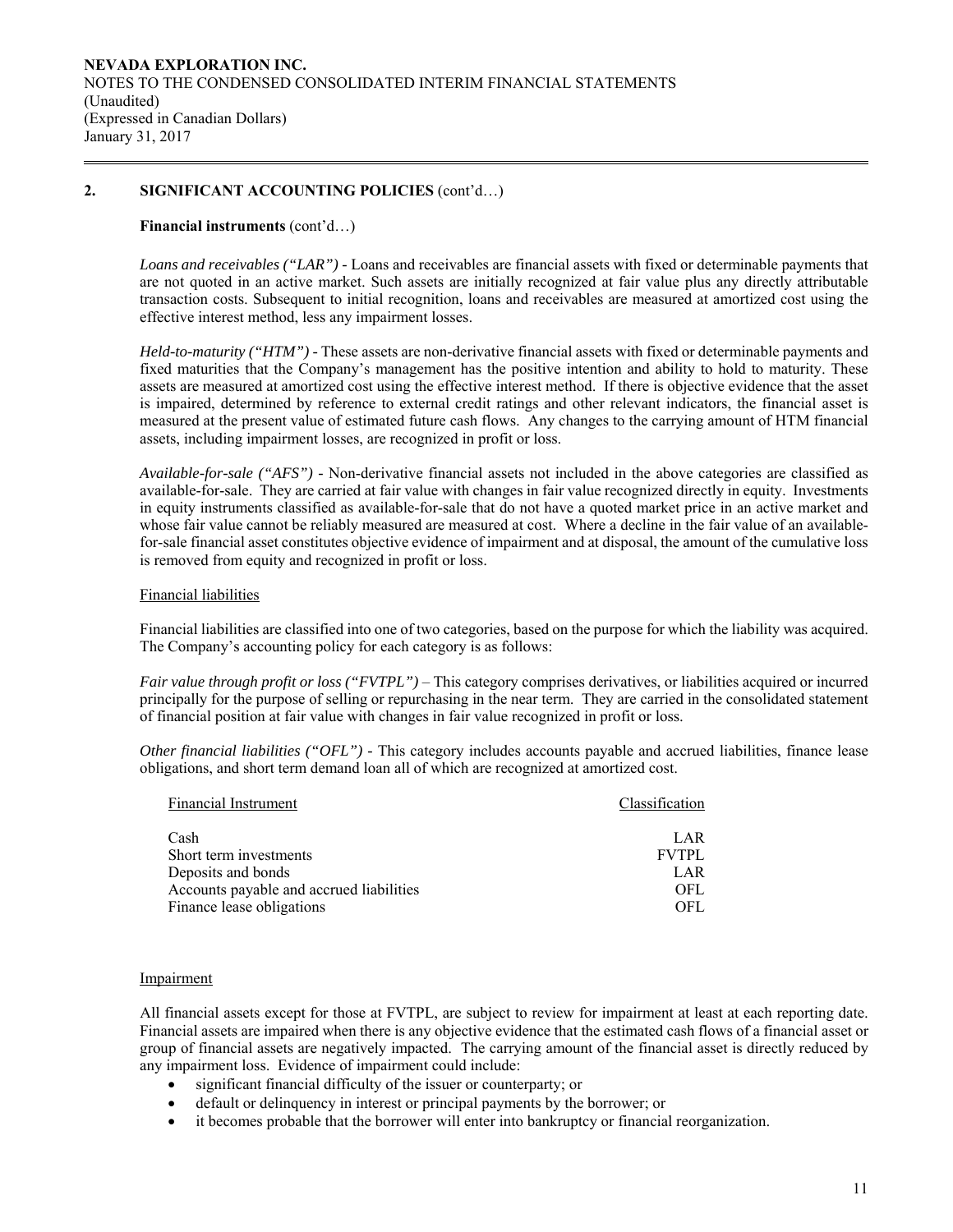# **2. SIGNIFICANT ACCOUNTING POLICIES** (cont'd…)

### **Provisions**

A provision is recognized if, as a result of a past event, the Company has a present legal or constructive obligation that can be estimated reliably, and it is probable that an outflow of economic benefits will be required to settle the obligation. Provisions are determined by discounting the future cash flows at a pre-tax rate that reflects current market assessments of the time value of money and the risks specific to the liability. Provisions are not recognized for future operating losses.

# **Leases**

Leases that transfer substantially all of the benefits and risks of ownership of the assets to the Company are accounted for as finance lease obligations. At the time the finance lease obligation is entered into, an asset is recorded together with the related obligation. Assets under finance lease obligations are depreciated over their estimated useful lives.

### **New Accounting Standards and Amendments to Existing Standards**

### New or revised standards and amendments to existing standards not yet effective

 The Company has not applied the following new or revised standards and amendments that have been issued but are not yet effective:

- New standard IFRS 9, *Financial Instruments*, was issued in final form in July 2014 and will replace IAS 39, *Financial Instruments: Recognition and Measurement.* IFRS 9 introduces new requirements for classifying and measuring financial assets. This standard is effective for years beginning on or after January 1, 2018. The impact of this amendment is to be determined.
- New standard IFRS 16, *Leases*, specifies how an IFRS reporter will recognize, measure, present and disclose leases. The standard provides a single lessee accounting model, requiring lessees to recognize assets and liabilities for all leases unless the lease term is 12 months or less or the underlying asset has a low value. Lessors continue to classify leases as operating or finance, with IFRS 16's approach to lessor accounting substantially unchanged from its predecessor, IAS 17. This standard is effective for reporting periods beginning on or after January 1, 2019. The impact of this amendment is to be determined.
- New standard IFRS 15, *Revenue from contracts with customers*, provides guidance on how and when revenue from contracts with customers to be recognized, along with new disclosure requirements in order to provide financial statement users with more information and relevant information. This standard is effective for reporting periods on or after January 1, 2018. The impact of this standard is to be determined

The Company plans to adopt these standards as soon as they become effective for the Company's reporting period.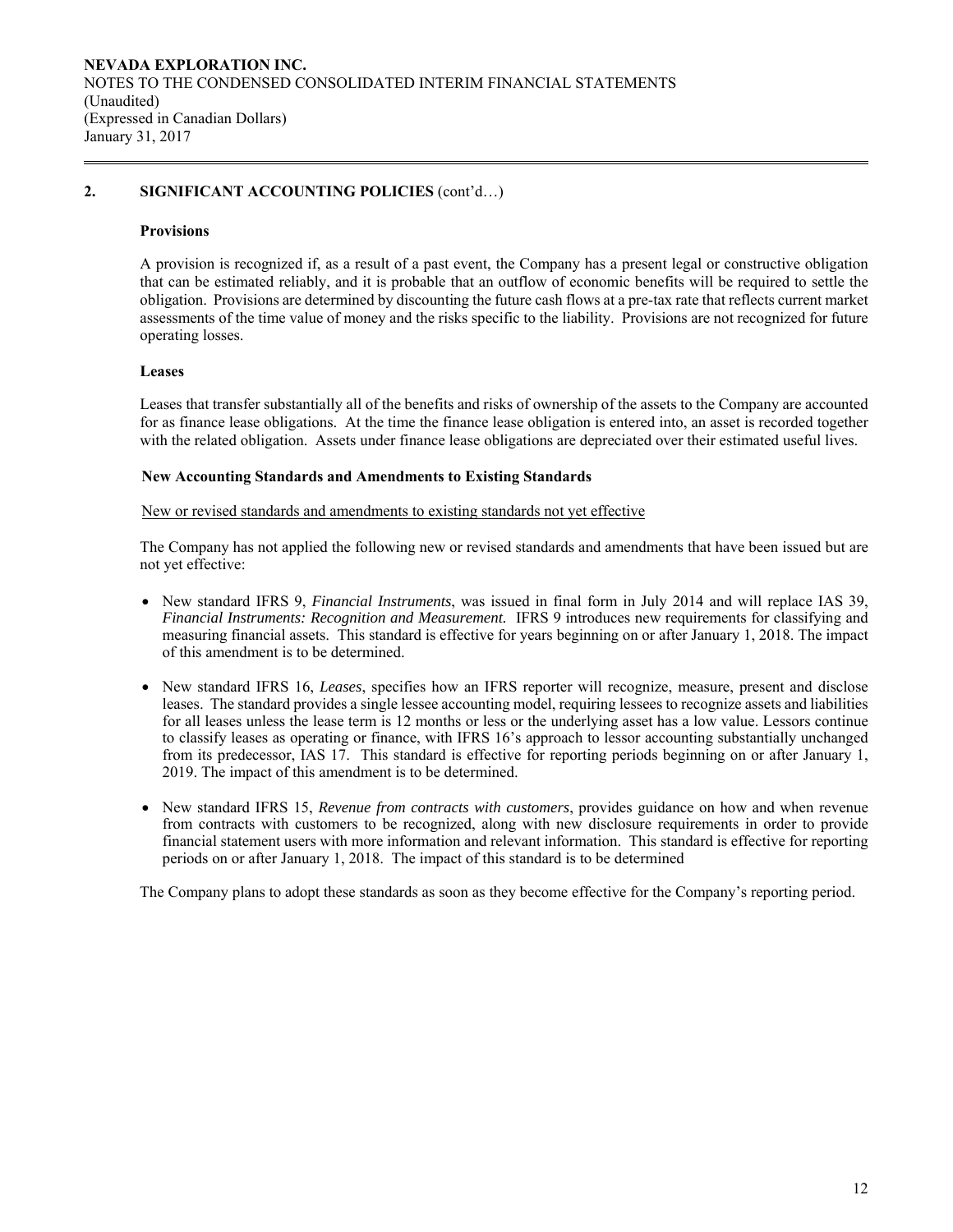# **3. CHANGE IN ACCOUNTING POLICY**

During the year ended April 30, 2016, the Company retroactively changed its accounting policy for exploration and evaluation expenditures. Previously, the Company capitalized acquisition costs and deferred exploration and evaluation expenditures of mineral properties to the specific mineral properties, net of recoveries received.

Under the new policy, exploration and evaluation expenditures incurred prior to the establishment of technical feasibility and commercial viability of extracting mineral resources and prior to a decision to proceed with mine development are charged to operations as incurred. As required by IAS8 – Accounting Policies, Changes in Accounting Estimates and Errors, the Company included the restated statement of financial position as of May 1, 2014 in the April 30, 2016 consolidated financial statements.

Management considers this accounting policy to provide more reliable and relevant information and more clearly represents the Company's activities.

|                                            | As previously<br>reported | <b>Restated</b>        |                       |  |  |
|--------------------------------------------|---------------------------|------------------------|-----------------------|--|--|
| Exploration and evaluation assets          | \$<br>3,442,023           | (3,442,023)            |                       |  |  |
| Total assets<br>Reserves                   | 3,656,933<br>(1,163,289)  | (3,442,023)<br>638,333 | 214,910<br>(524, 956) |  |  |
| Deficit                                    | 14,393,150                | 2,803,690              | 17,196,840            |  |  |
| Total shareholder's equity                 | 3,138,870                 | (3,442,023)            | (303, 153)            |  |  |
| Total liabilities and shareholder's equity | 3,656,933                 | (3,442,023)            | 214,910               |  |  |

The consolidated financial statement impact as at April 30, 2015 is as follows:

Exploration and evaluation costs that were capitalized and previously disclosed have now been expensed in the statement of loss and comprehensive loss in accordance with the change in accounting policy. Impairment charges on the exploration and evaluation assets were re-classed to deficit as they would have been expensed in the prior year in accordance with the change in accounting policy. As all exploration and evaluation assets were held in the US subsidiary, the cumulative translation reserve has been adjusted as the change in accounting policy resulted in the restatement of foreign exchange translation on exploration and evaluation assets. Exploration and evaluation costs that were recorded as an investing activity in the statement of cash flows are now recorded as cash flows used in operating activities.

# **4. ACCOUNTS RECEIVABLE**

The accounts receivable for the Company are as follows:

|                                    |    | January 31,<br>2017 |     | April 30,<br>2016 |
|------------------------------------|----|---------------------|-----|-------------------|
| GST receivable<br>Other receivable | \$ | 30,345<br>4,666     | - S | 16,506            |
| Total                              | S  | 35,011              |     | 16,506            |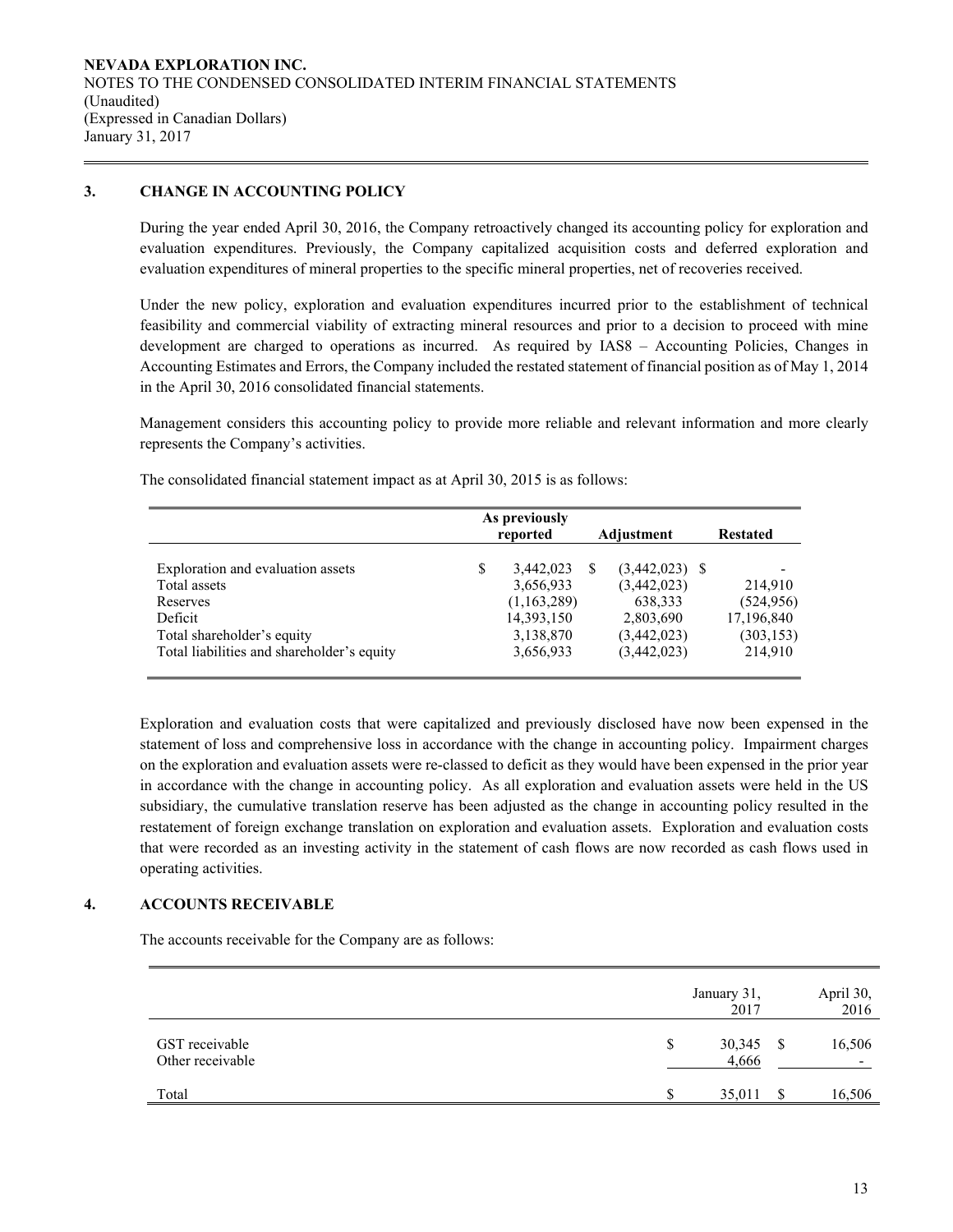## **5. PREPAID EXPENSES**

The prepaid expenses for the Company are as follows:

|                                                  | January 31,<br>2017 |   | April 30,<br>2016 |
|--------------------------------------------------|---------------------|---|-------------------|
| Security deposit for rental of premises<br>Other | 7,721<br>120,079    |   | 7,635<br>3,960    |
|                                                  | 127,800             | S | 11,595            |

# **6. SHORT TERM INVESTMENTS**

|                                      |               |   |        |   | January 31,<br>2017   | April 30,<br>2016     |
|--------------------------------------|---------------|---|--------|---|-----------------------|-----------------------|
|                                      | <b>Number</b> |   | Cost   |   | <b>Carrying Value</b> | <b>Carrying Value</b> |
| Spruce Ridge Resources Ltd. - Shares | 170,068       | S | 25,000 | S | 5,102                 | 8,503                 |

During the nine-month period ended January 31, 2017, the Company revalued the shares based on the market price at January 31, 2017 resulting in an unrealized loss of \$3,401 (2016 – \$3,401).

### **7. RELATED PARTY TRANSACTIONS**

During the period ended January 31, 2017, the Company:

- i) paid or accrued \$43,300 in professional fees to a firm in which the Chief Financial Officer of the Company is a partner.
- ii) granted 1,020,000 stock options to directors and officers of the Company, resulting in share-based payment expense of \$263,248.

During the period ended January 31, 2016, the Company:

- i) paid or accrued \$34,920 in professional fees to a firm in which the Chief Financial Officer of the Company is a partner.
- ii) granted 1,625,000 stock options to directors and officers of the Company, resulting in share-based payment expense of \$120,263.
- iii) issued 2,500,000 common shares at a market price of \$0.05 and paid \$49,976 in cash to settle a total of \$246,339 in accrued salaries with Company management resulting in a gain of \$71,363.
- iv) recognized a gain of \$16,460 resulting from an equipment transfer with a net book value of \$nil to a director of the Company as settlement of \$16,460 of accrued salaries.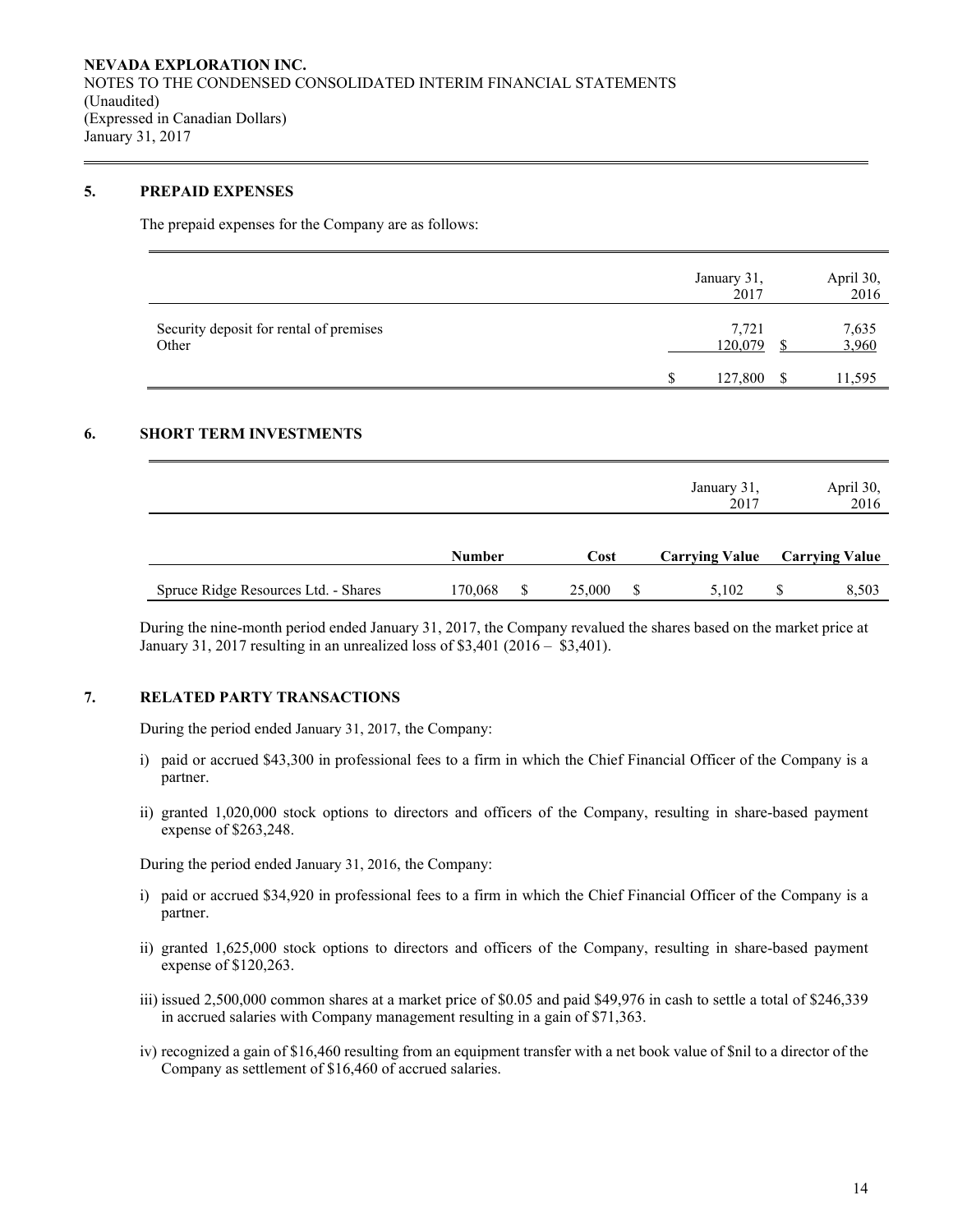# **7. RELATED PARTY TRANSACTIONS** (cont'd…)

The amounts included in accounts payable and accrued liabilities which are due to related parties are as follows:

|                                                                                                               | January 31,<br>2017 | April 30,<br>2016 |
|---------------------------------------------------------------------------------------------------------------|---------------------|-------------------|
| Due to a firm of which the Chief Financial Officer is a partner<br>Due to management of the Company (Note 16) | 11.000              | 26,225<br>2,000   |
|                                                                                                               | 11.000              | 28,225            |

# **8. EQUIPMENT**

|                                 |             | <b>Vehicles</b> |              | <b>Exploration</b><br>equipment | Computer<br>Equipment | <b>Software</b><br><b>Database</b> |             | <b>Total</b> |
|---------------------------------|-------------|-----------------|--------------|---------------------------------|-----------------------|------------------------------------|-------------|--------------|
| Cost                            |             |                 |              |                                 |                       |                                    |             |              |
| Balance - April 30, 2015        | \$          | 93,234          | \$           | 179,887                         | \$<br>140,113         | \$                                 | \$          | 413,234      |
| Acquisition                     |             |                 |              |                                 | 18,671                |                                    |             | 18,671       |
| Disposal                        |             | (37,036)        |              | ÷,                              | $\sim$                |                                    |             | (37,036)     |
| Effect of translation           |             | 6,896           |              | 7,217                           | 4,575                 |                                    |             | 18,688       |
| Balance - April 30, 2016        | \$          | 63,094          | \$           | 187,104                         | \$<br>163,359         | \$<br>÷.                           | \$          | 413,557      |
| Acquisition                     |             |                 |              | 321,780                         | 3,459                 | 98,876                             |             | 424,115      |
| Disposal                        |             |                 |              |                                 | (157,319)             |                                    |             | (157,319)    |
| Effect of translation           |             | 2,928           |              | 12,151                          | 5,393                 | 932                                |             | 21,404       |
| Balance - January 31, 2017      | \$          | 66,022          | \$           | 521,035                         | \$<br>14,892          | \$<br>99,808                       | \$          | 701,757      |
| <b>Accumulated amortization</b> |             |                 |              |                                 |                       |                                    |             |              |
| Balance - April 30, 2015        |             | 55,416          |              | 175,333                         | 43,842                |                                    |             | 274,591      |
| Amortization                    |             | 11,778          |              | 2,480                           | 8,760                 |                                    |             | 23,018       |
| Disposal                        |             | (37,036)        |              | $\sim$                          | $\sim$                |                                    |             | (37,036)     |
| Effect of translation           |             | 4,838           |              | 6,923                           | 1,310                 |                                    |             | 13,071       |
| Balance - April 30, 2016        | \$          | 34,996          | \$           | 184,736                         | \$<br>53,912          | \$<br>ä,                           | \$          | 273,644      |
| Amortization                    |             | 8,821           |              | 18,381                          | 1,162                 | 8,452                              |             | 36,816       |
| Disposal                        |             | $\sim$          |              |                                 | (63, 598)             |                                    |             | (63, 598)    |
| Effect of translation           |             | 1,623           |              | 8,312                           | 20,603                | (133)                              |             | 30,405       |
| Balance - January 31, 2017      | \$          | 45,440          | \$           | 211,429                         | \$<br>12,079          | \$<br>8,319                        | \$          | 277,267      |
| Impairment                      |             |                 |              |                                 |                       |                                    |             |              |
| Balance - April 30, 2015        | \$          |                 | $\mathbb{S}$ |                                 | \$                    | \$                                 | \$          |              |
| Impairment loss                 |             |                 |              |                                 | 104,817               |                                    |             | 104,817      |
| Effect of translation           |             |                 |              |                                 | (11,096)              |                                    |             | (11,096)     |
|                                 |             |                 |              |                                 |                       |                                    |             |              |
| Balance - April 30, 2016        | \$          | L,              | $\mathbb{S}$ |                                 | \$<br>93,721          | \$<br>÷,                           | \$          | 93,721       |
| Disposal                        |             |                 |              |                                 | (93, 721)             |                                    |             | (93, 721)    |
| Balance - January 31, 2017      | \$          | $\blacksquare$  | \$           | $\sim$                          | \$<br>$\mathbf{r}$    | \$<br>$\overline{\phantom{a}}$     | \$          |              |
| <b>Carrying amounts</b>         |             |                 |              |                                 |                       |                                    |             |              |
| As at April 30, 2016            | \$          | 28,098          | \$           | 2,368                           | \$<br>15,726          | \$                                 | \$          | 46.192       |
| As at January 31, 2017          | $\mathbf S$ | 20,582          | \$           | 309,606                         | \$<br>2,813           | \$<br>91,489                       | $\mathbf S$ | 424,490      |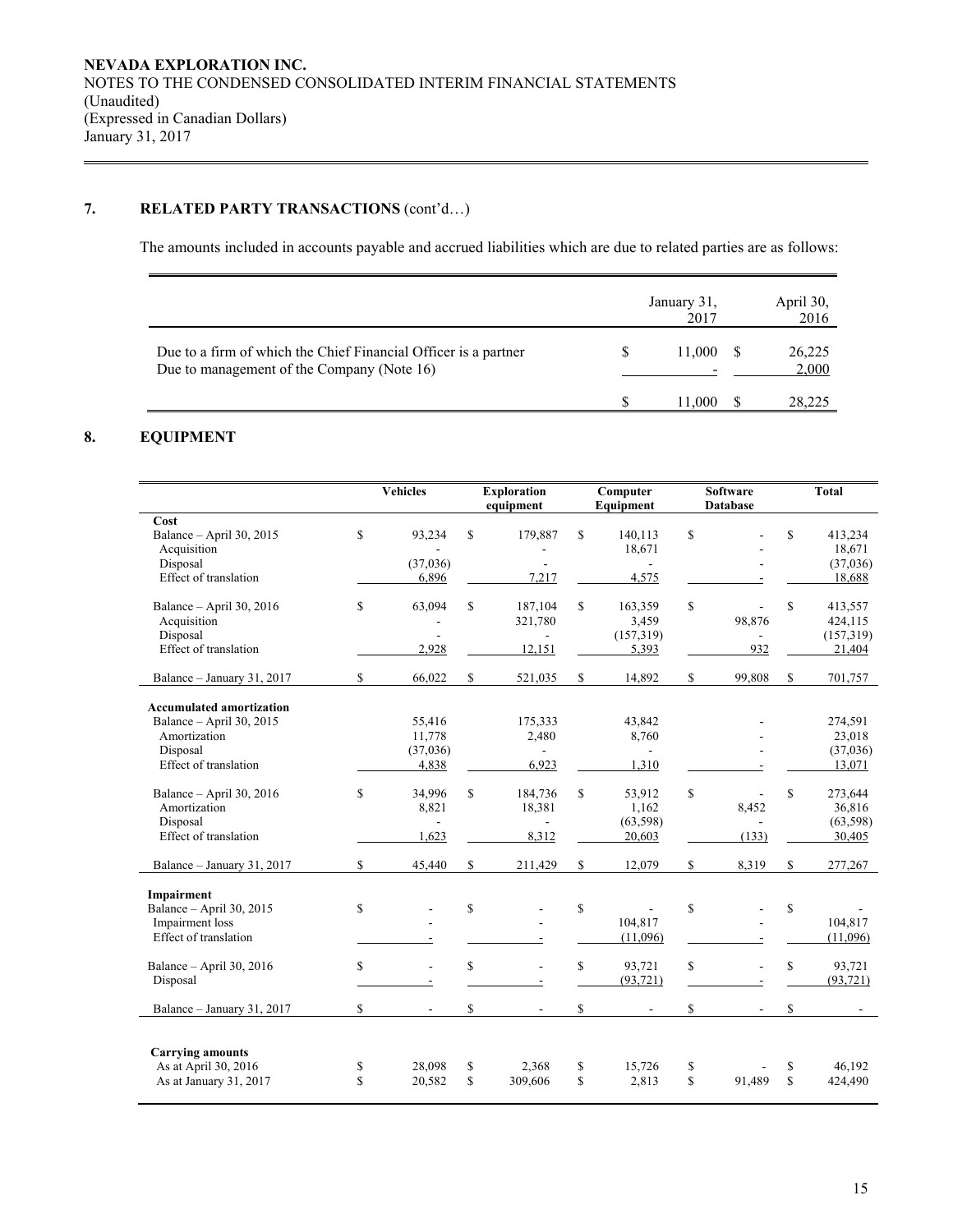# 8. **EQUIPMENT** (cont'd...)

During the period ended January 31, 2017, the Company:

- i) completed construction of a drilling rig and purchased an air compressor. The assets were put in use beginning November 1, 2016 and are amortized on a straight line basis over 5 years.
- ii) completed construction of a software database. The software database was put in use beginning November 1, 2016 and is amortized on a straight line basis over 3 years.

During the period ended January 31, 2016, the Company:

i) wrote-off certain computer equipment that was under construction as the Company did not expect to complete the construction.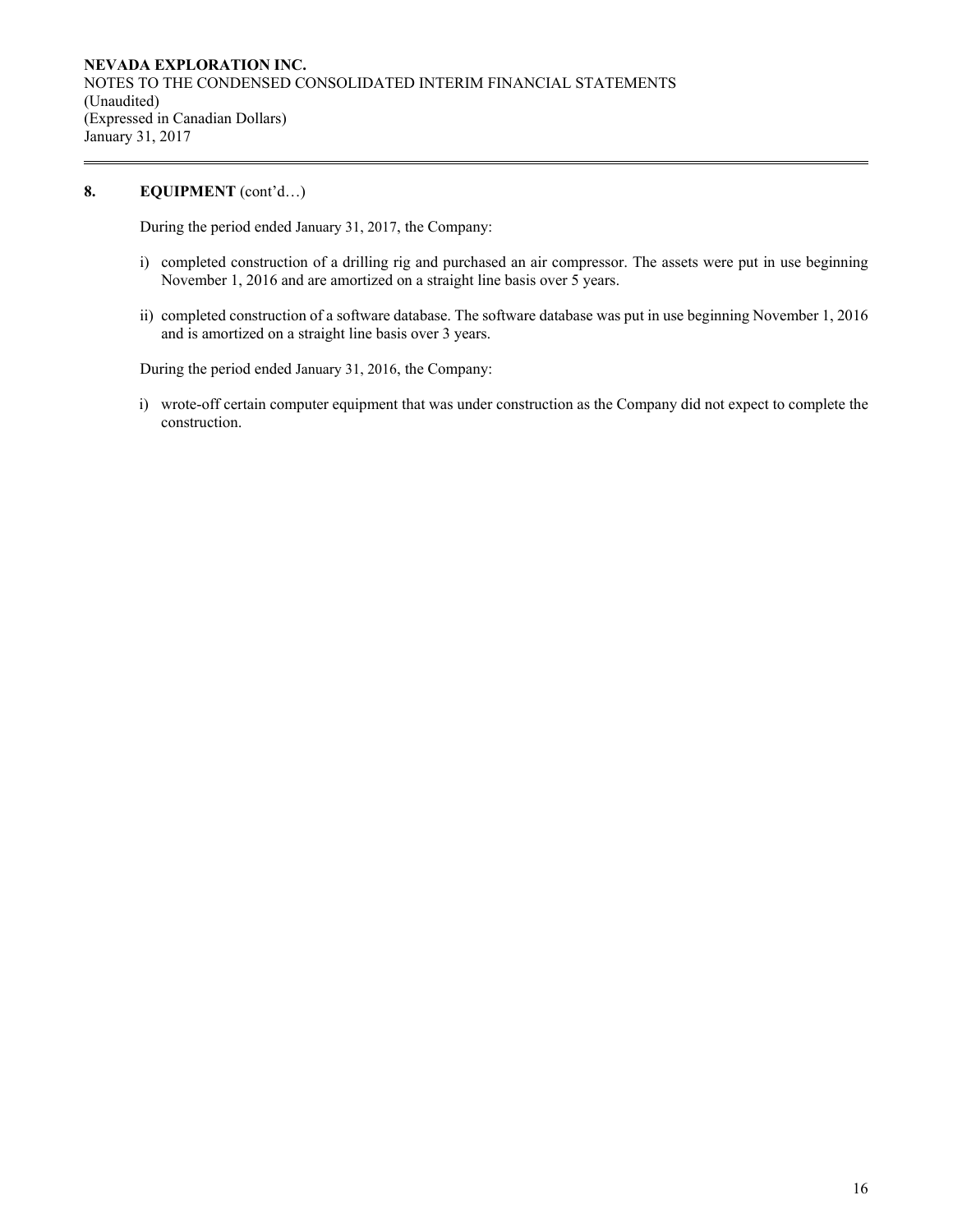# **9. RESOURCE PROPERTIES**

Resource properties expenditures for the nine-month period ended January 31,

|                           | 2017               | 2016    |
|---------------------------|--------------------|---------|
| <b>Grass Valley</b>       | 178,609            | 59,323  |
| <b>South Grass Valley</b> | 205,373            | 6,972   |
| <b>Kelly Creek</b>        | 266,048            | 133,314 |
| Awakening                 | 9,518              | 52,545  |
|                           | 659,548<br>\$<br>S | 252,154 |

# **Grass Valley Project (GV)**

As at January 31, 2017, the Company's Grass Valley Project consists of 425 (April 30, 2016 - 192) unpatented mining claims held directly by the Company covering approximately 34.4 km<sup>2</sup> (April 30, 2016 – 15.5 km<sup>2</sup>).

### **South Grass Valley (SGV)**

As at January 31, 2017, the Company's South Grass Valley Project consists of 264 (April 30, 2016 - 32) unpatented mining claims held directly by the Company covering approximately 22.1 km<sup>2</sup> (April 30, 2016 – 2.6 km<sup>2</sup>).

# **Kelly Creek (KC)**

The Company's has combined its former Hot Pot Project into its Kelly Creek Project, the combination of which is now together referred to as the Kelly Creek Project.

As at January 31, 2017, the Company's Kelly Creek Project consists of:

- $\bullet$  180 (April 30, 2016 76) unpatented mining claims held directly by the company, covering approximately  $21.6 \text{ km}^2 \text{ (April 30, } 2016 - 5.3 \text{ km}^2\text{);}$
- 209 (April 30, 2016 209) unpatented mining claims leased by the Company from Genesis Gold Corporation through a Mining Lease and Option to Purchase Agreement (the "Genesis Agreement"), covering approximately  $16.6 \text{ km}^2$  (April 30,  $2016 - 16.6 \text{ km}^2$ ); and
- approximately 8.8 km<sup>2</sup> (April 30, 2016 8.8 km<sup>2</sup>) of private land leased by the Company under a Mining Lease Agreement (the "Hot Pot Lease").

The Company entered into the Genesis Agreement on October 1, 2009 and as amended on August 25, 2015, to acquire a 100% interest in the Genesis's Hot Pot claims. Under the Genesis Agreement, the Company is the Operator and has the option to purchase 100% of the Genesis claims for 100,000 common shares (50,000 shares issued in 2011, 50,000 shares issued in 2010) and USD\$1,500,000, subject to a 1.5% Net Smelter Return Royalty ("Royalty"), and the following advance royalty payments: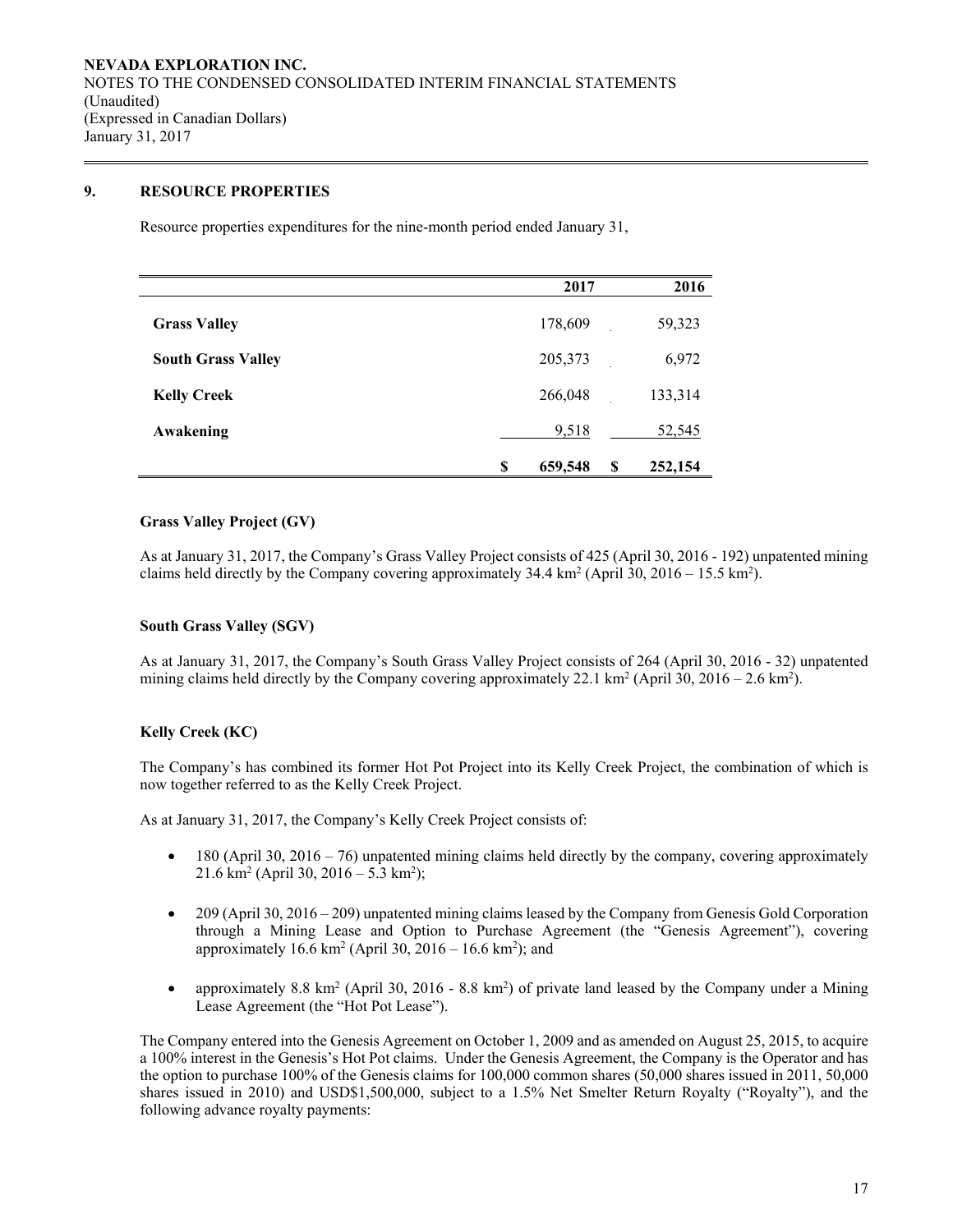# **9. RESOURCE PROPERTIES** (cont'd…)

**Kelly Creek (KC)** (cont'd…)

| $1st$ anniversary (October 1, 2010)               | S. | $5,000$ USD (paid) |               |
|---------------------------------------------------|----|--------------------|---------------|
| $2nd$ anniversary (October 1, 2011)               |    | 10,000 USD         | (paid)        |
| $3rd$ anniversary (October 1, 2012)               |    | 10,000 USD         | (paid)        |
| $4th$ anniversary (October 1, 2013)               |    | 10,000 USD         | (paid)        |
| 5 <sup>th</sup> and each subsequent anniversaries |    | 10,000 USD         | $(i)$ & $ii)$ |

- i) During the year ended April 30, 2015, the Company issued 80,000 Common shares, plus agreed to pay \$10,000 USD to satisfy the October 1, 2014 payment (paid).
- ii) On August 25, 2015, the Company and Genesis Gold Corporation agreed to amend the terms of the Genesis Agreement to reduce the annual payments due on October 1, 2015 (paid); October 1, 2016 (paid); and October 1, 2017, from \$50,000 USD to \$10,000 USD, subject to each party's rights under the Genesis Agreement.

The Company entered into the Hot Pot Lease on September 16, 2004, for an initial term of 10 years, as amended on September 2, 2011, and February 25, 2016. Any mineral production on the Project is subject to a 3% Net Smelter Return Royalty (the "Royalty") to the property owner, subject to the Company's right to reduce the Royalty by 1% to 2% for \$2,000,000 USD. Under the February 25, 2016, amendment, the term of the Hot Pot Lease was extended to 20 years, until September 16, 2024, subject to the following payments:

| - 85 | $5,000$ USD (paid) |        |
|------|--------------------|--------|
|      | 10,000 USD         | (paid) |
|      | 15,000 USD         |        |
|      | 20,000 USD         |        |
|      |                    |        |

All of the Company's mineral interests at Hot Pot are subject to a 1.25% NSR to Royal Gold, Inc.

### **Awakening (AW)**

As at January 31, 2017, the Company's Awakening Project consists of 6 (April 30, 2016 - 6) unpatented mining claims held directly by the Company covering approximately  $0.5 \text{ km}^2$  (April 30,  $2016 - 0.5 \text{ km}^2$ ).

### **10. DEPOSITS AND BONDS**

|                                                                              | January 31,<br>2017         | April 30,<br>2016 |
|------------------------------------------------------------------------------|-----------------------------|-------------------|
| Security deposits <sup>(1)</sup><br>Reclamation bond deposits <sup>(2)</sup> | \$<br>$11,500$ \$<br>21,916 | 5,750<br>39,531   |
|                                                                              | \$.<br>33,416               | 45,281            |

 $\overline{10}$  Security deposits consisted of \$11,500 guaranteed investment certificate ("GIC") and bearing interest at prime less 2%. The GIC was used to secure the credit limit on a credit card.

(2) Reclamation bond deposits are required by the U.S. Bureau of Land Management ("BLM") and the U.S. Forest Service ("USFS") to ensure that any reclamation and clean-up work required on the Company's properties will be completed to the satisfaction of the BLM and the USFS.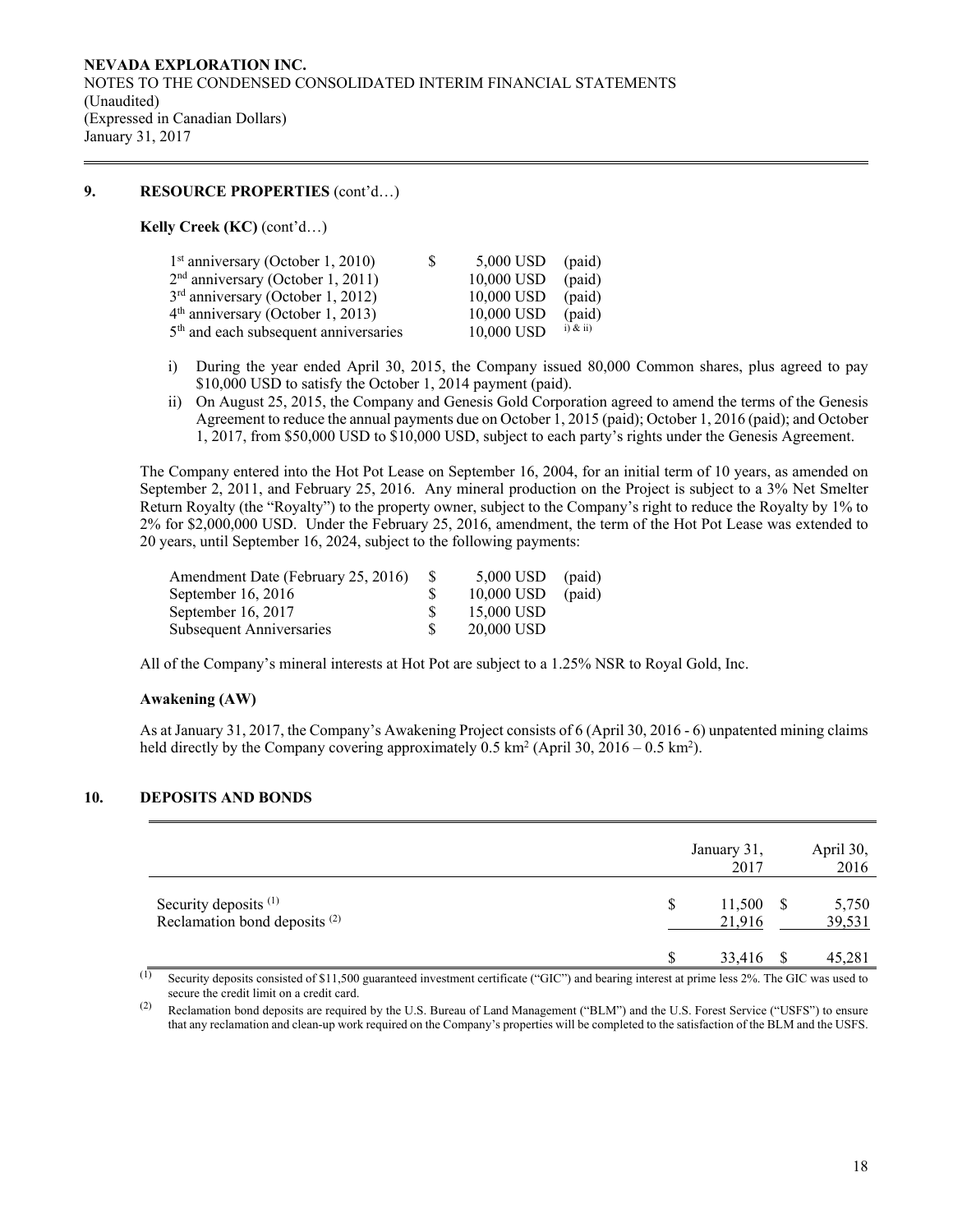# **11. ACCOUNTS PAYABLE AND ACCRUED LIABILITIES**

Accounts payable and accrued liabilities for the Company are as follows:

|                                                                                                             |     | January 31,<br>2017        |   | April 30,<br>2016                   |
|-------------------------------------------------------------------------------------------------------------|-----|----------------------------|---|-------------------------------------|
| Trade payables<br>Due to related parties (Note 7)<br>Due to key management personnel<br>Accrued liabilities | S   | 36,481<br>11,000<br>12,000 | S | 65,243<br>26,225<br>2,000<br>38,975 |
| Total                                                                                                       | \$. | 59.481                     | ς | 132,443                             |

### **12. FINANCE LEASE OBLIGATIONS**

The Company has a finance lease obligation for a leased vehicle of \$23,113 (US- \$17,617), with blended monthly payments of principal and interest, bearing interest at a rate of 2.90% per annum.

|                                                                      | January 31,<br>2017      | April 30,<br>2016   |
|----------------------------------------------------------------------|--------------------------|---------------------|
| Finance lease obligations<br>Deduct: amount representing interest    | \$<br>23,113 \$<br>(631) | 31,184<br>(1,172)   |
| Present value of minimum lease payments due<br>Less: current portion | 22,482<br>(12,150)       | 30,012<br>(11, 381) |
| Non-current portion                                                  | 10,332                   | 18,631              |

The total of principal repayments of the finance lease obligations that are due within one year is \$12,150 and the remaining portion for \$10,332 is due between fiscal years 2018 to 2019.

# **13. SHORT-TERM DEMAND LOAN**

|              | January 31,<br>2017      | April 30,<br>2016        |
|--------------|--------------------------|--------------------------|
| Loan payable | $\overline{\phantom{a}}$ | $\overline{\phantom{0}}$ |
|              |                          |                          |

During the year ended April 30, 2015, the Company entered into an unsecured non-interest bearing loan, payable on demand, with a shareholder of the Company. During the year ended April 30, 2016, the Company received \$16,958 of additional unsecured non-interest bearing loans from shareholders of the Company. The loans of \$46,958 were settled through the issuance of 939,150 units.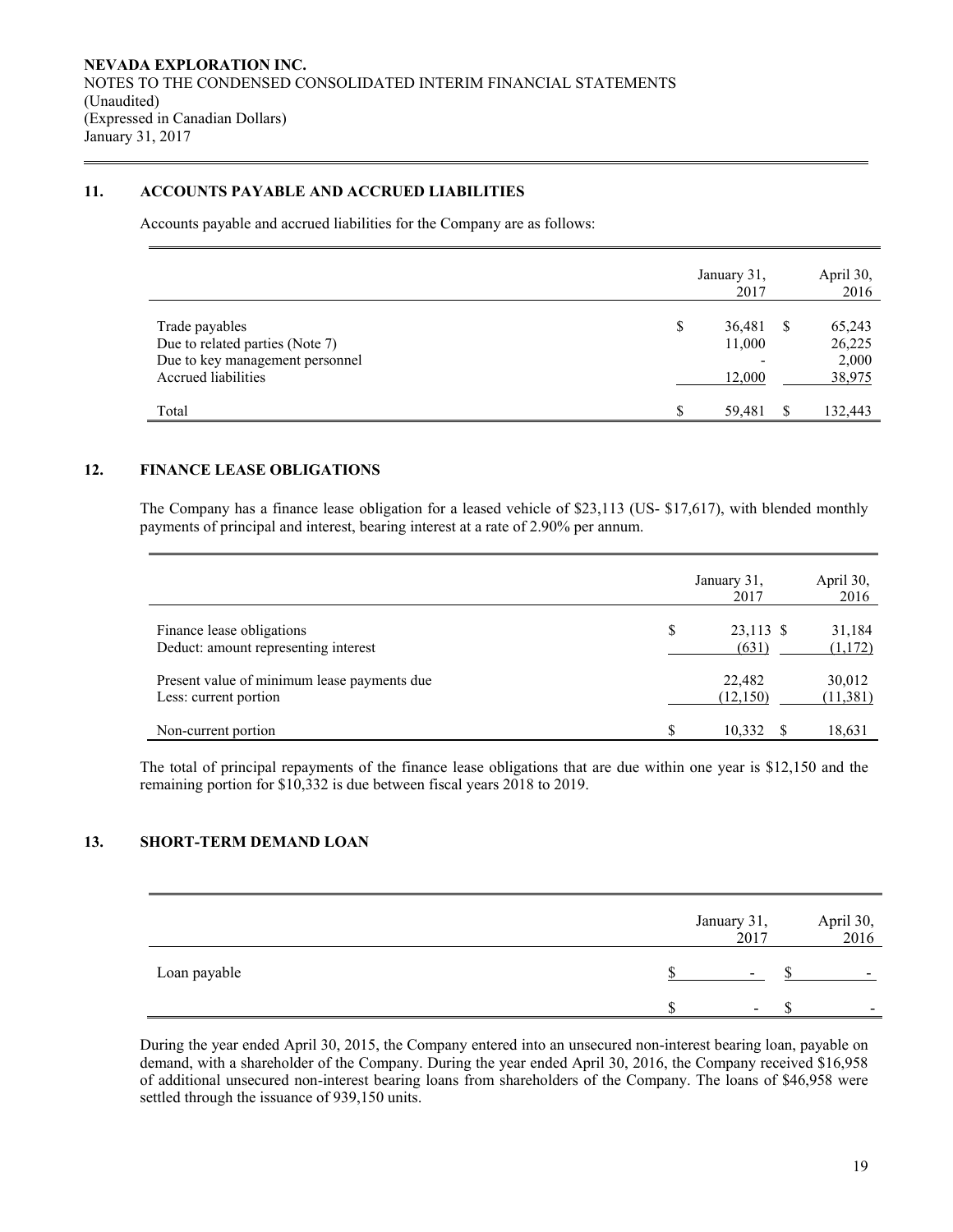# **14. CAPITAL STOCK**

a) Authorized share capital:

As at January 31, 2017, the authorized share capital of the Company was: Unlimited number of common shares without par value; Unlimited number of preferred shares without par value; and All issued shares are fully paid

b) Issued share capital:

On August 28, 2015, the Company's common shares were consolidated on the basis of one post-consolidated common share for every ten pre-consolidated common shares. The numbers of the shares presented in these condensed consolidated interim financial statements have all been adjusted to reflect the impact of this share consolidation.

During the period ended January 31, 2017, the Company:

- Completed a non-brokered private placement by issuing 2,000,000 units at a price of \$0.3525 per unit, for gross proceeds of \$705,000. Each unit consists of one common share and one-half of one transferable common share purchase warrant. Each whole warrant entitles the holder to purchase one common share at an exercise price of \$0.60 for a period of 18 months. Fair value allocated in connection to these warrants was \$187,330. In connection with the private placement, the Company paid \$21,036 as share issuance costs.
- Completed a non-brokered private placement by issuing 5,000,000 units at a price of \$0.35 per unit, for gross proceeds of \$1,750,000. Each unit consists of one common share and one-half of one non-transferable common share purchase warrant. Each whole warrant entitles the holder to purchase one common share at an exercise price of \$0.60 for a period of 18 months. Fair value allocated in connection to these warrants was \$462,940. In connection with the private placement, the Company paid \$38,366 as share issuance costs and issued 147,600 finder's units on the same terms as the units described above. The finder's shares granted were estimated to have a fair value of \$51,660. The finder's warrants granted were estimated to have a fair value of \$23,890 and were accounted for as share issuance cost.
- Issued 6,132,000 common shares as a result of warrants exercised for gross proceeds of \$614,000.

During the period ended January 31, 2016, the Company:

- Completed its non-brokered private placement by issuing 14,100,000 units at a price of \$0.05 per unit, for gross proceeds of \$705,000. Each unit consists of one common share and one non-transferable common share purchase warrant, with each full warrant entitling the holder to purchase a common share for a period of three years at an exercise price of \$0.10. Fair value allocated in connection to these warrants was \$287,597. In connection with the private placement, the Company paid \$44,226 in share issuance costs.
- Completed bridge financing whereby the Company issued 939,150 units at a price of \$0.05 per unit to settle \$46,958 of unsecured demand loans provided to the Company by shareholders. Each unit consists of one common share and one non-transferable common share purchase warrant, with each full warrant entitling the holder to purchase a common share for a period of three years at an exercise price of \$0.10. Fair value allocated in connection to these warrants was \$18,932. In connection with the bridge financing, the Company paid \$4,896 in share issuance costs.
- Completed a shares for debt settlement whereby the Company issued 2,500,000 common shares to the Company's management team at a price of \$0.05 per common share to settle \$125,000 of accrued salaries (Note 7).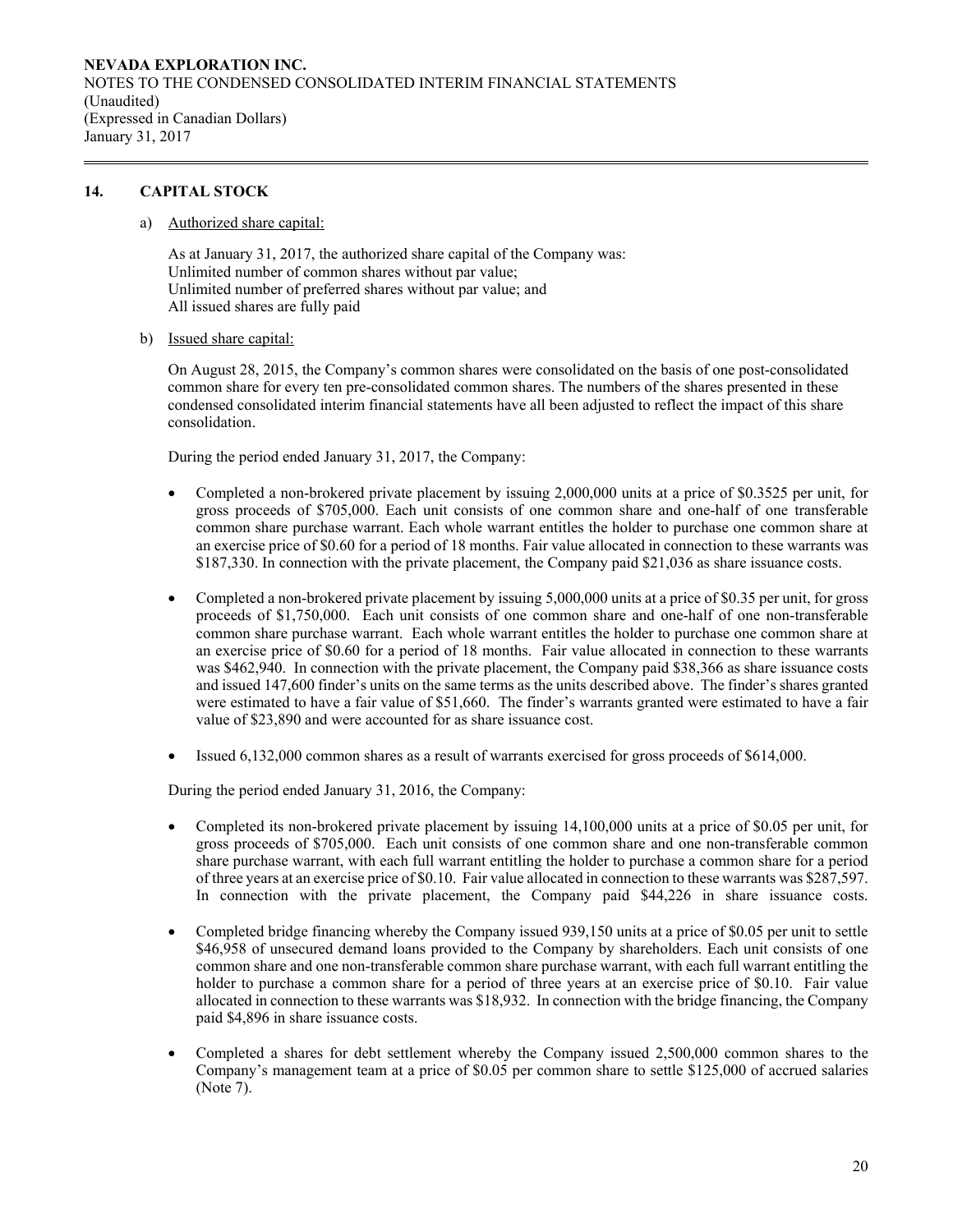# **14. CAPITAL STOCK** (cont'd…)

- b) Issued share capital (cont'd…):
	- Completed a non-brokered private placement where the Company issued 1,323,000 units at a price of \$0.275 per unit, for gross proceeds of \$363,825. Each unit consists of one common share and one half of one transferable common share purchase warrant entitling holder to purchase one common share at an exercise price of \$0.50 for a period of two years. Fair value allocated in connection to these warrants was \$96,758. In connection with the private placement, the Company paid \$5,295 in share issuance costs.
- c) Options

The Company has a stock option plan under which it is authorized to grant options to executive officers and directors, employees and consultants enabling them to acquire up to 10% of the issued and outstanding common stock of the Company. Under the plan, the exercise price of each option equals the market price, minimum price or a discounted price of the Company's stock as calculated on the date of grant. The options can be granted for a maximum term of ten years.

During the period ended January 31, 2017, the Company granted 2,220,000 options to officers, directors and consultants of the Company expiring August 3, 2026. The options have an exercise price of \$0.47 and vest one third after 6 months from the date of grant, one third vest in 1 year and one third vest in 2 years. These options are valued at \$994,092 and the vested value recorded during the nine-month period ended January 31, 2017 is \$572,952. The total value recorded for options vested during the nine-month period ended January 31, 2017 is \$611,121.

During the period ended January 31, 2016, the Company:

- granted an aggregate of 1,625,000 stock options to acquire common shares of the Company to officers and directors of the Company expiring October 19, 2020. The options have an exercise price of \$0.185 and vest one third immediately, one third vest in 1 year, and one third vest in 2 years. These options are valued at \$255,887 and the vested value recorded during the nine-month period ended January 31, 2016 is \$120,262; and
- granted an aggregate of 125,000 stock options to acquire common shares of the Company to a consultant expiring December 31, 2020. The options have an exercise price of \$0.315 and vest one third immediately, one third vest in 1 year, and one third vest in 2 years. These options are valued at \$23,799 and the vested value recorded during the nine-month period ended January 31, 2016 is \$8,811.

| Expiry date                                                          | Exercise<br>price | April 30,<br>2016 | Granted    | Expired    | Cancelled | January 31,<br>2017 | Exercisable |
|----------------------------------------------------------------------|-------------------|-------------------|------------|------------|-----------|---------------------|-------------|
|                                                                      |                   |                   |            |            |           |                     |             |
| \$.<br>August 9, 2016                                                | 1.00              | 20,000            | ۰          | (20,000)   | ۰         |                     |             |
| September 25, 2017                                                   | 1.10              | 10,000            | ٠          |            | ۰         | 10.000              | 10,000      |
| December 4, 2017                                                     | 1.20              | 50,000            | ۰          |            | -         | 50,000              | 50,000      |
| March 2, 2019                                                        | 1.00              | 280,000           | ۰          |            | ۰         | 280,000             | 280,000     |
| October 19, 2020                                                     | 0.185             | 1,625,000         | ٠          |            | ٠         | 1,625,000           | 1,083,333   |
| December 31, 2020                                                    | 0.315             | 125,000           | ٠          |            | ۰         | 125,000             | 41,667      |
| April 20, 2021                                                       | 0.37              | 100,000           | ۰          | -          | ۰         | 100,000             | 75,000      |
| August 3, 2026                                                       | 0.47              |                   | 2,220,000  |            |           | 2,220,000           |             |
| Total                                                                |                   | 2.210.000         | 2,220,000  | (20,000)   |           | 4,410,000           | 1,540,000   |
| Weighted average exercise price                                      |                   | S<br>0.34         | \$<br>0.47 | 1.00<br>\$ | S         | 0.40<br>\$          | \$.<br>0.38 |
| Weighted average remaining life of options outstanding<br>6.51 years |                   |                   |            |            |           |                     |             |

A continuity of share purchase options for the period January 31, 2017 is as follows: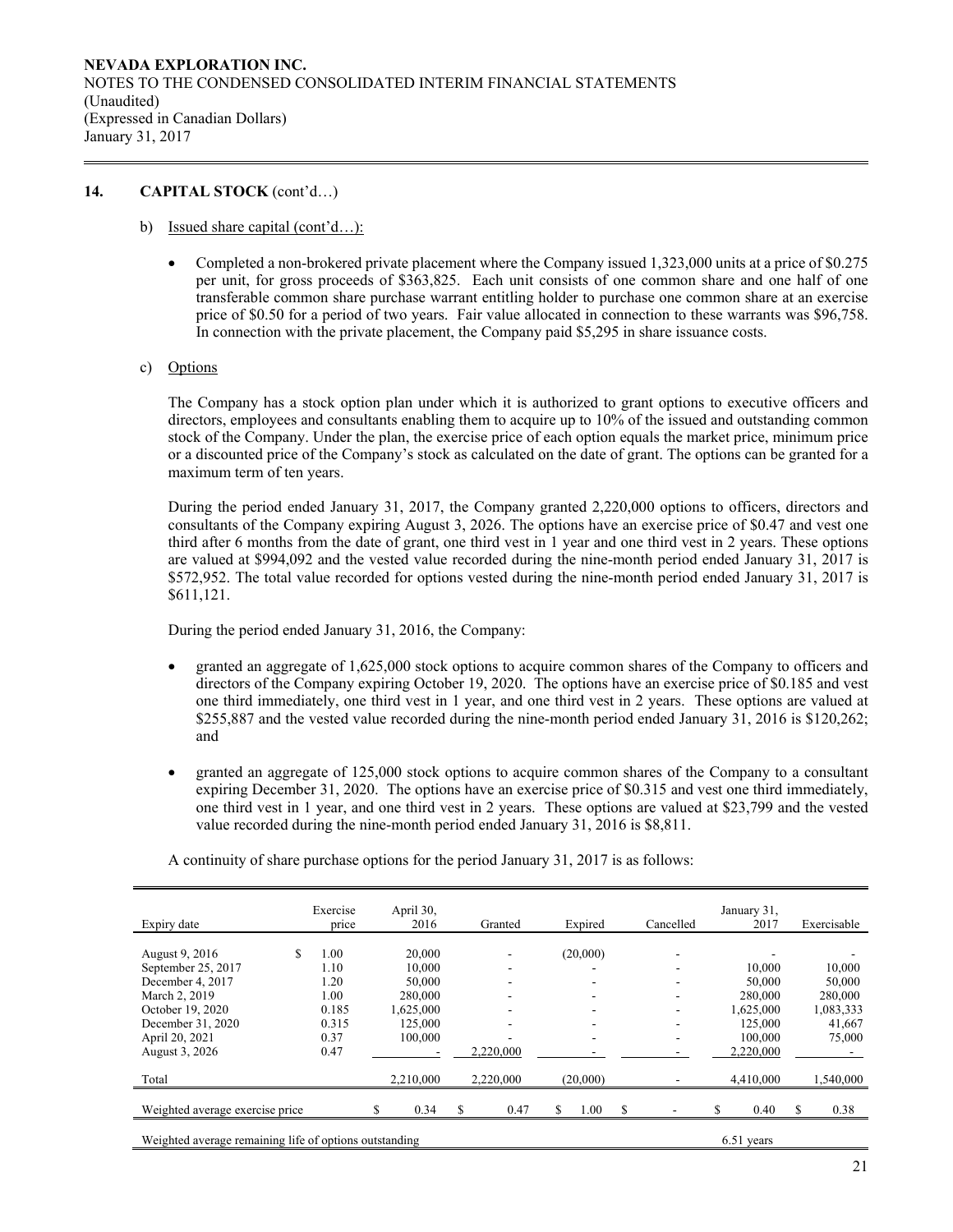# **14. CAPITAL STOCK** (cont'd…)

### b) Options (cont'd...)

A continuity of share purchase options for the year ended April 30, 2016 is as follows:

| Expiry date                                            | Exercise<br>price |  | April 30,<br>2015        |   | Granted   |   | Expired   |  | Cancelled  | April 30,<br>2016 |   | Exercisable |
|--------------------------------------------------------|-------------------|--|--------------------------|---|-----------|---|-----------|--|------------|-------------------|---|-------------|
|                                                        |                   |  |                          |   |           |   |           |  |            |                   |   |             |
| December 31, 2015<br>\$                                | 1.00              |  | 250,000                  |   |           |   | (250,000) |  | ۰          |                   |   |             |
| August 9, 2016                                         | 1.00              |  | 20,000                   |   |           |   |           |  |            | 20,000            |   | 20,000      |
| September 25, 2017                                     | 1.10              |  | 10.000                   |   |           |   |           |  |            | 10.000            |   | 10,000      |
| December 4, 2017                                       | 1.20              |  | 50,000                   |   |           |   |           |  |            | 50,000            |   | 50,000      |
| March 2, 2019                                          | 1.00              |  | 280,000                  |   |           |   |           |  |            | 280,000           |   | 280,000     |
| October 19, 2020                                       | 0.185             |  |                          |   | 1,625,000 |   |           |  | ۰          | 1,625,000         |   | 541,667     |
| December 31, 2020                                      | 0.315             |  | $\overline{\phantom{a}}$ |   | 125,000   |   | ٠         |  | ۰          | 125,000           |   | 41,667      |
| April 20, 2021                                         | 0.37              |  |                          |   | 100,000   |   |           |  |            | 100,000           |   |             |
| Total                                                  |                   |  | 610,000                  |   | 1,850,000 |   | (250,000) |  |            | 2,210,000         |   | 943,334     |
|                                                        |                   |  |                          |   |           |   |           |  |            |                   |   |             |
| Weighted average exercise price                        |                   |  | 1.02                     | S | 0.20      | S | 1.00 S    |  |            | 0.34              | S | 0.51        |
| Weighted average remaining life of options outstanding |                   |  |                          |   |           |   |           |  | 4.18 years |                   |   |             |

The following weighted average assumptions were used for the Black-Scholes valuation of the options granted during the period ended January 31, 2017 and for the year ended April 30, 2016.

|                                                      | January 31,<br>2017 | April 30,<br>2016 |
|------------------------------------------------------|---------------------|-------------------|
| Share price                                          | \$0.47              | \$0.20            |
| Risk-free interest rate                              | 1.10%               | $0.93\%$          |
| Expected life of warrants                            | 8.8 years           | $3.97$ years      |
| Annualized volatility based on historical volatility | 132.3%              | 153.11%           |
| Dividend rate                                        | $0.00\%$            | $0.00\%$          |
| Fair value per option                                | \$0.45              | \$0.20            |

# c) Warrants

During the period ended January 31, 2017, the Company:

i) Granted 3,573,799 common share purchase warrants in connection to private placements.

ii) Had a total of 6,132,000 warrants exercised.

During the period ended January 31, 2016, the Company:

- i) Granted 14,761,500 common share purchase warrants in connection to a private placement.
- ii) Granted 939,150 common share purchase warrants in connection with the settlement of unsecured demand loans.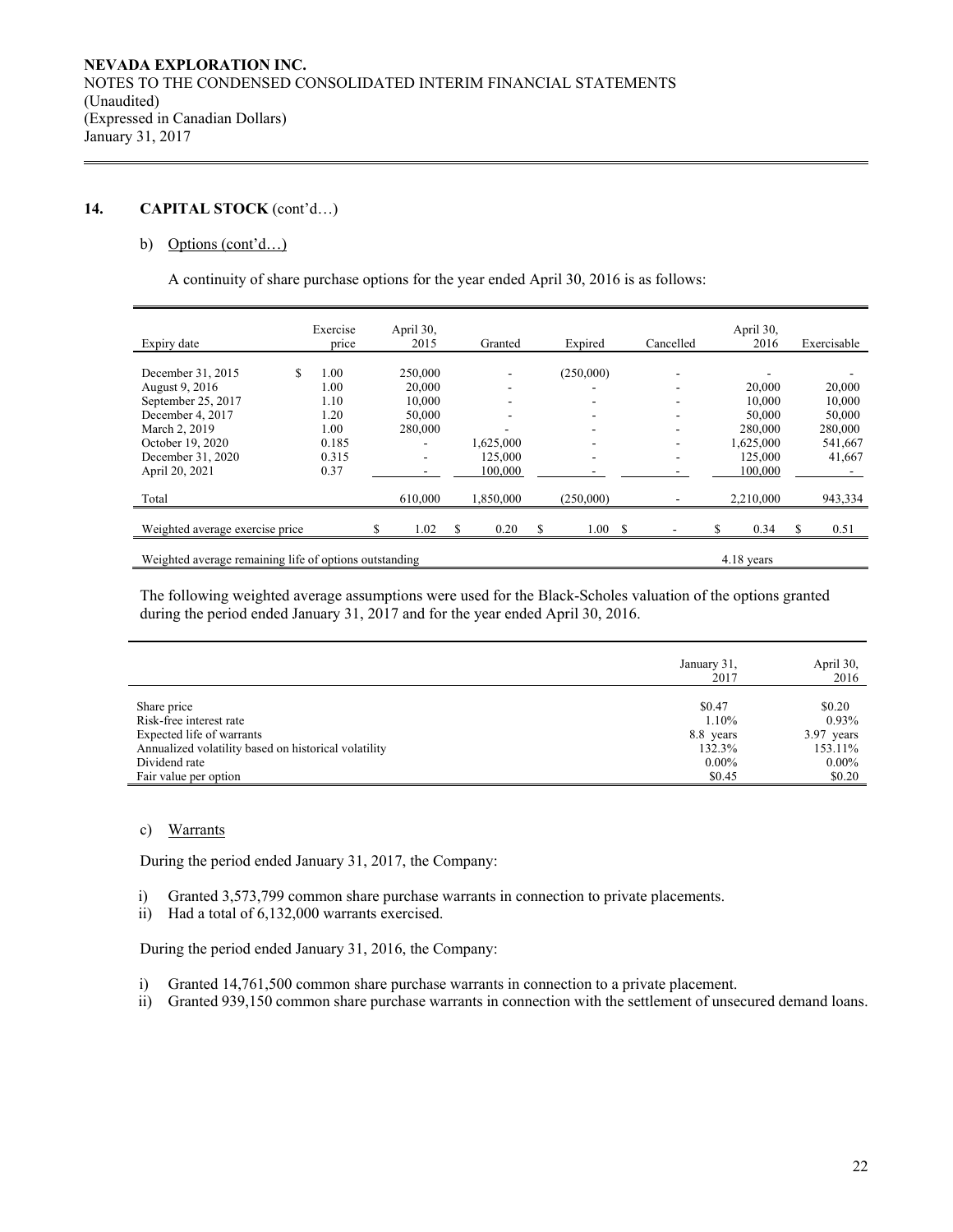# **14. CAPITAL STOCK** (cont'd…)

### c) Warrants (cont'd…)

A continuity of share purchase warrants for the period ended January 31, 2017 is as follows:

|                                 | Exercise   | April 30,         |            |                         |   |         | January 31, |   |             |
|---------------------------------|------------|-------------------|------------|-------------------------|---|---------|-------------|---|-------------|
| Expiry date                     | price      | 2016              | Granted    | Exercised               |   | Expired | 2017        |   | Exercisable |
|                                 |            |                   |            |                         |   |         |             |   |             |
| August 19, 2017                 | \$<br>0.50 | 283,010           |            |                         |   |         | 283,010     |   | 283,010     |
| August 19, 2017                 | 0.50       | 4.000             |            | (2,000)                 |   |         | 2.000       |   | 2.000       |
| August 28, 2018                 | 0.10       | 939,150           |            |                         |   |         | 939.150     |   | 939.150     |
| August 28, 2018                 | 0.10       | 11,550,000        |            | (6,130,000)             |   |         | 5,420,000   |   | 5,420,000   |
| September 23, 2018              | 0.10       | 700,000           |            | -                       |   |         | 700,000     |   | 700,000     |
| December 29, 2017               | 0.50       | $661.500^{\rm a}$ |            |                         |   |         | 661,500     |   | 661,500     |
| January 12, 2018                | 0.60       |                   | 2,499,999  |                         |   |         | 2.499.999   |   | 2,499,999   |
| January 12, 2018                | 0.60       |                   | 73,800     |                         |   |         | 73,800      |   | 73,800      |
| February 10, 2018               | 0.60       |                   | 000,000    |                         |   |         | 1,000,000   |   | 1,000,000   |
| Total                           |            | 14,137,660        | 3,573,799  | 6,132,000               |   |         | 11,579,459  |   | 11,579,459  |
| Weighted average exercise price |            | \$<br>0.13        | \$<br>0.60 | \$<br>0.10 <sup>b</sup> | S | ۰       | 0.29        | S | 0.29        |

a) Warrants entitles the holder to purchase one common share at an exercise price of \$0.50 for a period of two years, subject to an accelerated expiry provision of 30 days if on any 20 consecutive trading days after issuance, the closing price of the common shares of the Company is greater than \$0.75 per share.

b) The weighted average share price on the date of exercise was \$0.55.

A continuity of share purchase warrants for the year ended April 30, 2016 is as follows:

|                                 | Exercise   | April 30,  |   |                      |             |                          | April 30,  |   |             |
|---------------------------------|------------|------------|---|----------------------|-------------|--------------------------|------------|---|-------------|
| Expiry date                     | price      | 2015       |   | Granted              | Exercised   | Expired                  | 2016       |   | Exercisable |
| August 19, 2017                 | \$<br>0.50 | 283,010    |   |                      |             | -                        | 283,010    |   | 283,010     |
| August 19, 2017                 | 0.50       | 4.000      |   |                      |             | $\overline{\phantom{a}}$ | 4.000      |   | 4,000       |
| August 28, 2018                 | 0.10       |            |   | 939,150              |             |                          | 939.150    |   | 939,150     |
| August 28, 2018                 | 0.10       | ۰.         |   | 13,200,000           | (1,650,000) | ٠                        | 11,550,000 |   | 11,550,000  |
| September 23, 2018              | 0.10       | -          |   | 900,000              | (200,000)   |                          | 700,000    |   | 700,000     |
| December 29, 2017               | 0.50       |            |   | 661,500 <sup>a</sup> |             |                          | 661,500    |   | 661,500     |
| Total                           |            | 287,010    |   | 15,700,650           | (1,850,000) |                          | 14,137,660 |   | 14,137,660  |
| Weighted average exercise price |            | \$<br>0.50 | S | 0.12                 | $0.10^{b}$  | ۰.                       | 0.13       | S | 0.13        |

a) Warrants entitles the holder to purchase one common share at an exercise price of \$0.50 for a period of two years, subject to an accelerated expiry provision of 30 days if on any 20 consecutive trading days after issuance, the closing price of the common shares of the Company is greater than \$0.75 per share.

b) The weighted average share price on the date of exercise was \$0.32.

The following weighted average assumptions were used for the Black-Scholes valuation of the warrants granted during the period ended January 31, 2017 and for the year ended April 30, 2016.

|                                                      | January 31,<br>2017 | April 30,<br>2016 |
|------------------------------------------------------|---------------------|-------------------|
| Share price<br>Risk-free interest rate               | \$0.47<br>$0.50\%$  | \$0.07<br>0.46%   |
| Expected life of warrants                            | 1.5 years           | $2.96$ years      |
| Annualized volatility based on historical volatility | 186.74%             | 140.06%           |
| Dividend rate                                        | $0.00\%$            | $0.00\%$          |
| Fair value per warrant                               | \$0.35              | \$0.05            |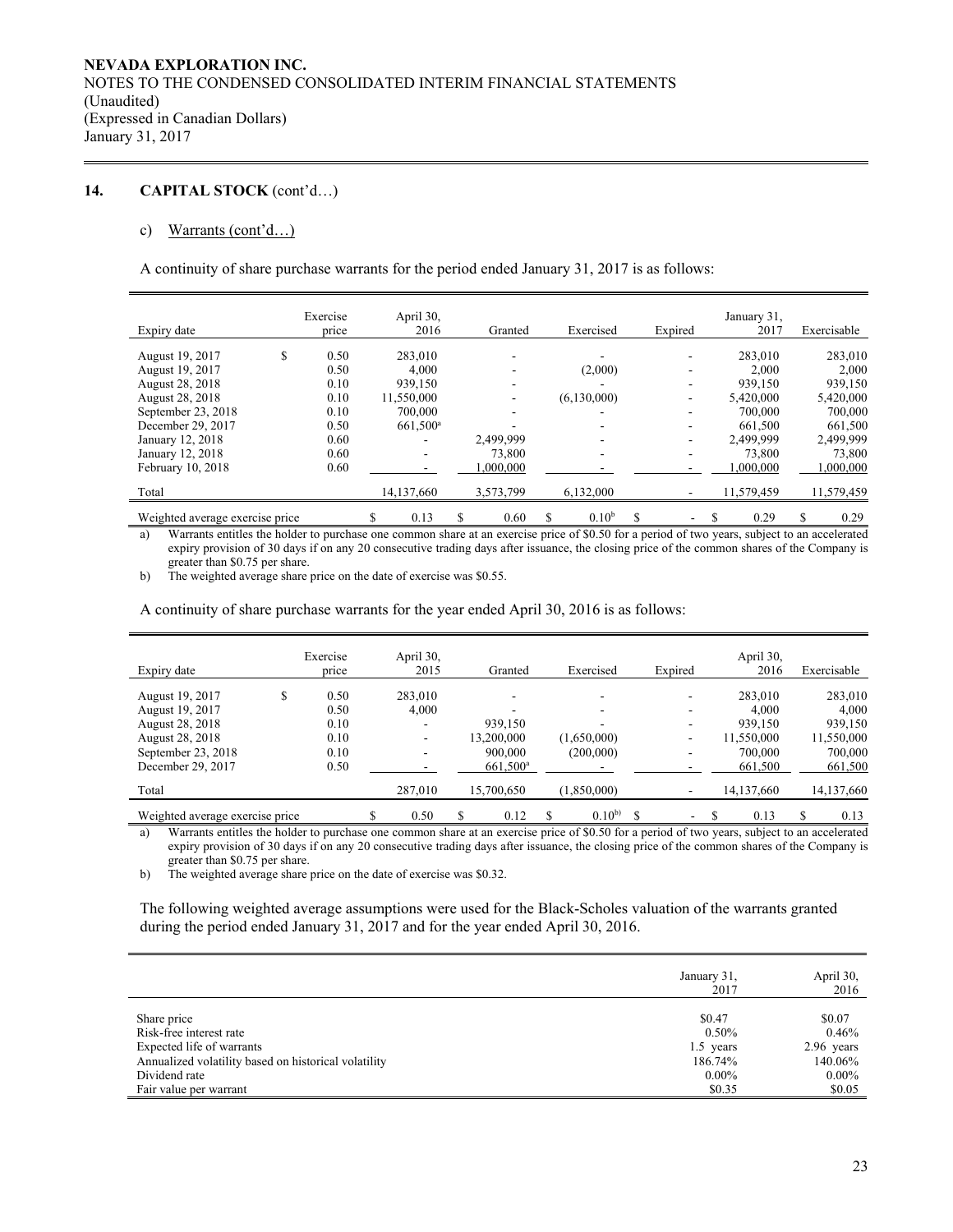# **15. SEGMENTED INFORMATION**

The Company operates in one industry segment, being the acquisition, exploration, and development of resource properties. Geographic information is as follows:

|                                                                                | January 31,<br>2017                         | April 30,<br>2016                                 |  |  |
|--------------------------------------------------------------------------------|---------------------------------------------|---------------------------------------------------|--|--|
| Non-current assets:<br><b>United States</b><br>Equipment<br>Deposits and bonds | \$<br>424,490<br>21,916<br>446,406<br>S     | \$<br>46,192<br>39,531<br><sup>\$</sup><br>85,723 |  |  |
|                                                                                | Nine months<br>Ended<br>January 31,<br>2017 | Nine months<br>Ended<br>January 31,<br>2016       |  |  |
| Income:<br><b>United States</b><br>Project management and consulting           | \$<br>50,818                                | \$<br>46,501                                      |  |  |

# **16. KEY MANAGEMENT COMPENSATION**

Remuneration of key management of the Company is as follows:

|                                      | Nine months<br>Ended<br>January 31,<br>2017 | Nine months<br>Ended<br>January 31,<br>2016 |                              |  |
|--------------------------------------|---------------------------------------------|---------------------------------------------|------------------------------|--|
| Salaries<br>Share-based compensation | \$<br>193,820<br>263,248<br>457,068         | - \$<br>-S                                  | 63,872<br>120,263<br>184,135 |  |

The amount included in accounts payable and accrued liabilities which is due to key management personnel is as follows:

|                                 | January 31,<br>2017 |                          |  | April 30,<br>2016 |  |  |
|---------------------------------|---------------------|--------------------------|--|-------------------|--|--|
| Due to key management personnel |                     | $\overline{\phantom{0}}$ |  | 2,000             |  |  |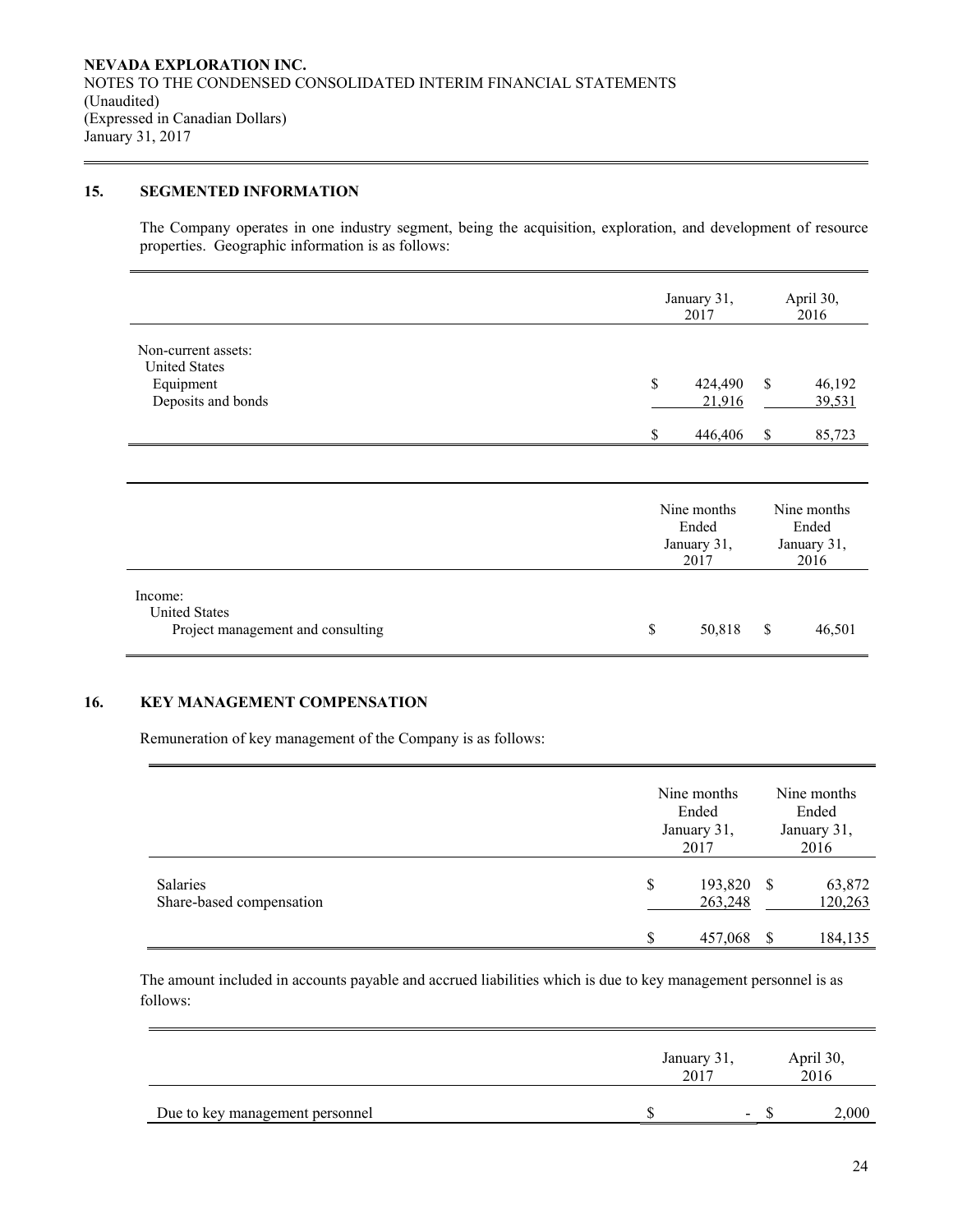# **17. COMMITMENTS**

The Company has the following commitments:

- a) Total office lease payments of \$37,515 ending December 31, 2017.
- b) Various commitments relating to its resource properties as disclosed in Note 9.

# **18. FINANCIAL RISK MANAGEMENT**

### **Fair value**

Financial instruments measured at fair value are classified into one of three levels in the fair value hierarchy according to the relative reliability of the inputs used to estimate the fair values. The three levels of the fair value hierarchy are:

Level 1 – Unadjusted quoted prices in active markets for identical assets or liabilities;

Level 2 – Inputs other than quoted prices that are observable for the asset or liability either directly or indirectly; and Level 3 – Inputs that are not based on observable market data.

Short term investments are measured at level 1 of the fair value hierarchy. The fair value of short term investments is measured at the market price of the common shares held at the measurement date. The carrying value of cash, deposits and bonds, finance lease obligations, accounts payable and accrued liabilities and approximated their fair value because of the short-term nature of these instruments.

### **Financial risk factors**

The Company's risk exposures and the impact on the Company's financial instruments are summarized below:

### *Credit risk*

 Credit risk is the risk of loss associated with a counterparty's inability to fulfill its payment obligations. The Company's credit risk is primarily attributable to cash and deposits and bonds. Management believes that the credit risk concentration with respect to cash, deposits and bonds and short-term investments is remote as it maintains accounts with highly-rated financial institutions.

### *Liquidity risk*

Liquidity risk is the risk that the Company will not be able to meet its financial obligations as they fall due. The Company manages liquidity risk through the management of its capital structure and financial leverage. It also manages liquidity risk by continuously monitoring actual and projected cash flows. The Board of Directors reviews and approves the Company's operating and capital budgets, as well as any material transactions out of the normal course of business.

As at January 31, 2017, the Company had a cash balance of \$934,485 (April 30, 2016 - \$74,820) to settle current liabilities of \$71,631 (April 30, 2016 - \$143,824). The Company believes that there is no liquidity risk as at January 31, 2017.